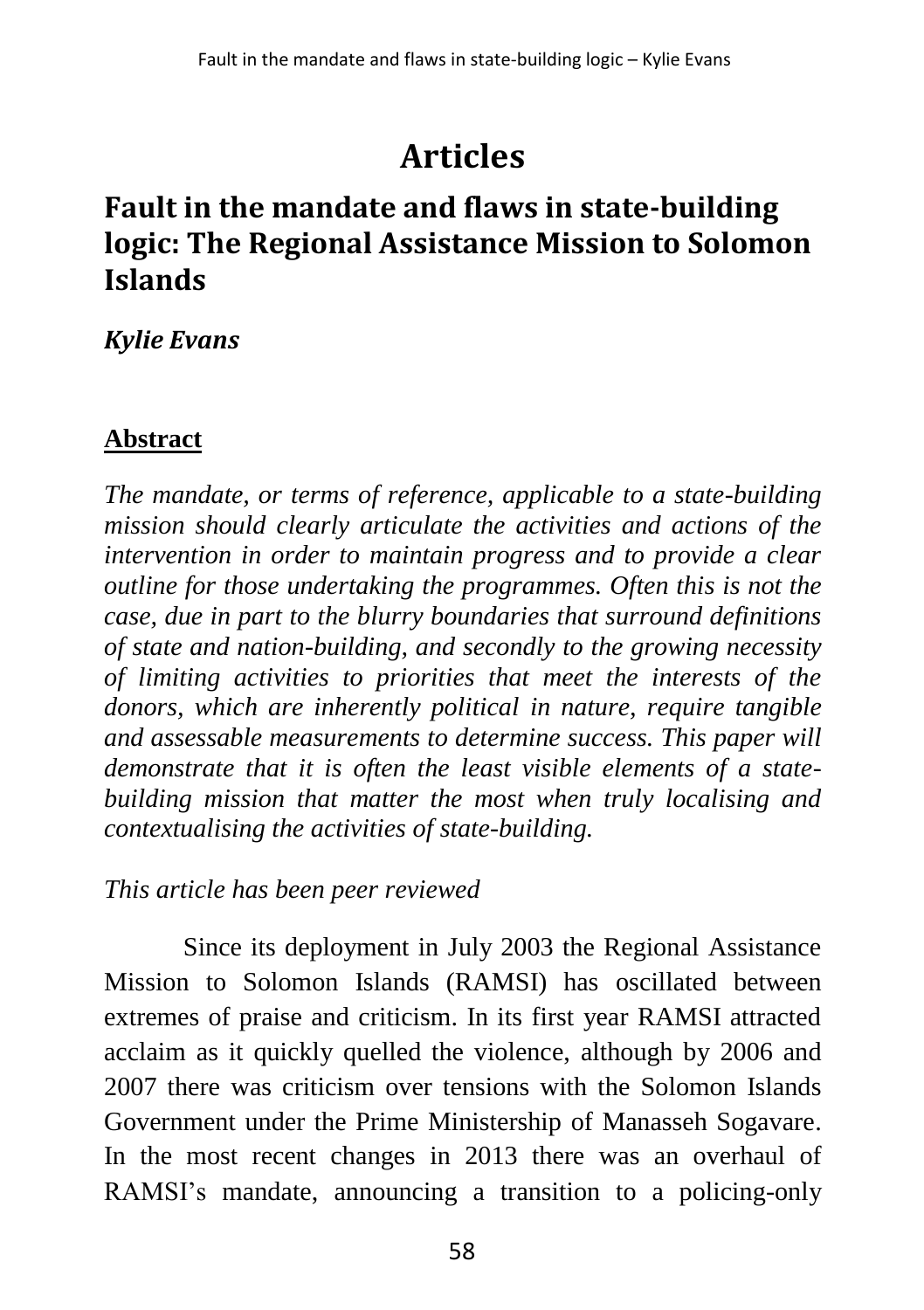mission pending RAMSI's proposed withdrawal in 2017. RAMSI's initial successes in the police-led stability mission were labelled a potential model for future interventions, however as Fullilove's article came out just before the 2006 riots in Honiara it seems this period was far from well understood by at least one commentator.<sup>1</sup>

With police in the frontline and the military force keeping a low profile, the RAMSI presence was bolstered by a large development assistance program. RAMSI drew international attention for its effectiveness in establishing authority and peace, however in the longer term, a shift in the boundaries of the intervention led to RAMSI altering from a purely security-based mission, to one with an agenda of capacity building and development. The mission has attracted criticism both for the methodology of its capacity-building strategy, and its approach to leaving issues that it has considered too 'culturally sensitive' to the Solomon Islanders to sort out, although this criticism may in fact say less about the scope of the mission than about the construction and expectations of aid delivery through state-building activities. RAMSI's experience illuminates the reality that rebuilding objectives are often ill-defined and vague concerning the strategies and programmes that will pave the road forward towards achievable and lasting state development. This raises the question of whether state-building provides measureable assistance to the populations of affected states. Conversely, do the boundaries set by inherited state roles and responsibilities reflect more about the expectations of developed states regarding stability and security? The latter question is particularly pertinent in the post 9-11 security

<sup>&</sup>lt;sup>1</sup> Michael Fullilove, "The Testament of the Solomons: RAMSI and International State-building", *Lowy Institute*, 6 March 2006, [http://www.lowyinstitute.org/publications/testament-solomons-ramsi-and](http://www.lowyinstitute.org/publications/testament-solomons-ramsi-and-international-state-building)[international-state-building,](http://www.lowyinstitute.org/publications/testament-solomons-ramsi-and-international-state-building) last date of access 18 June 2014.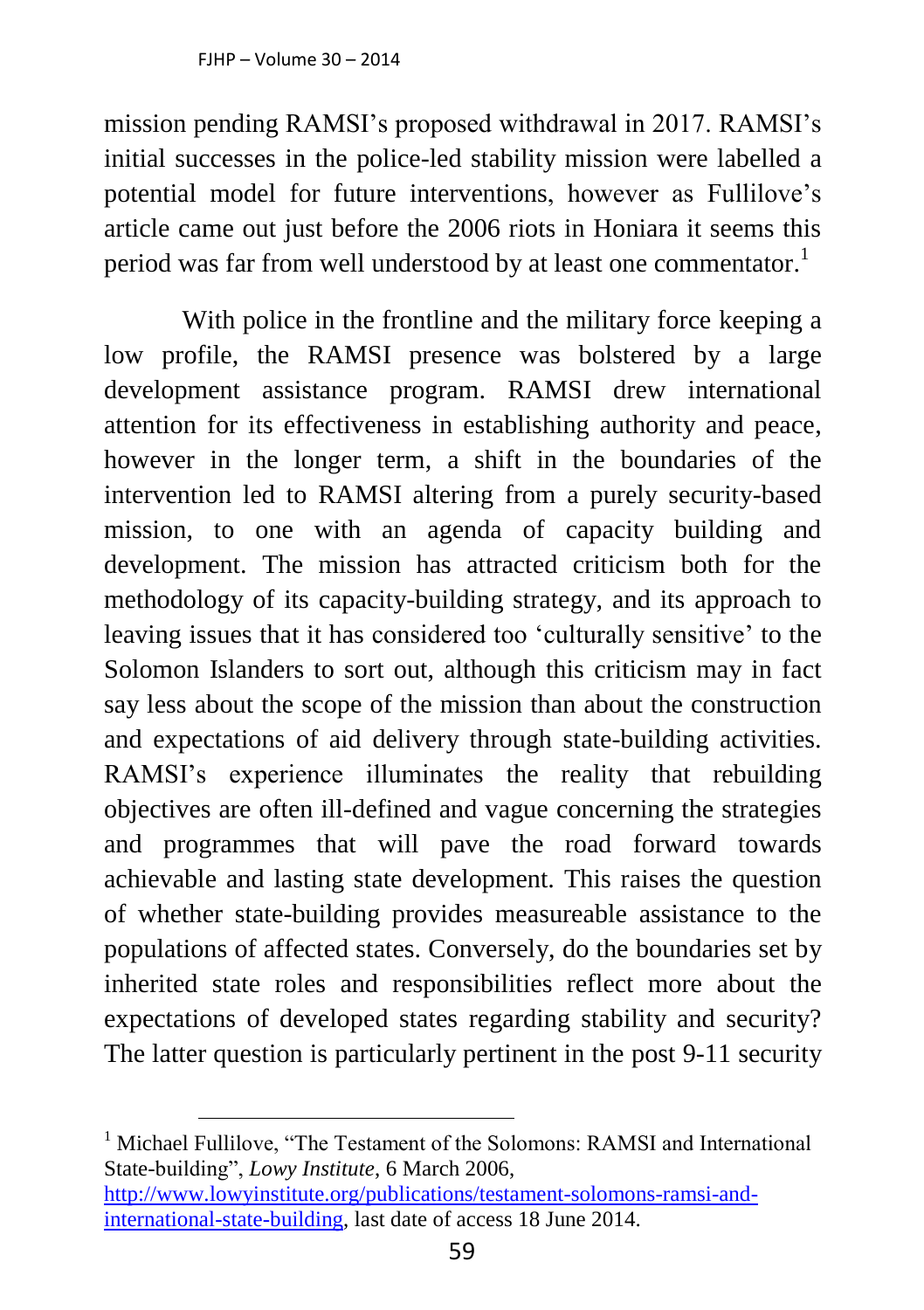situation, as stabilisation missions such as RAMSI are expected to achieve much more than merely to restore law and order—there are a raft of new responsibilities relating to development and sustainability of the state that are based on western definitions of what makes a state a 'success'.

One problem RAMSI faced in the implementation of its mandate in Solomon Islands was the impact of prioritising security before humanitarian issues. This led to a sentiment among local people that RAMSI should be doing more, and that it failed to adequately 'give-back' to the wider community in a substantive manner. This article will argue that RAMSI, while flawed, does contain some important lessons for future stability missions, including the necessity of localising a mandate and implementing adequate adaptation or adjustment of the mandate given existing socio-cultural circumstances so as to tailor it to international 'best practice' in state-building. This will be shown by considering the characterisation and construction of RAMSI's mandate centrally by explaining the difficulties of drawing a line in the sand to determine the boundaries of state-building activities. This argument will centre on the linkage between Australia's interests in stabilising the region, to create a security-focused intervention, and the related necessity of including 'tangible' and assessable programmes to demonstrate success. Through arguing RAMSI's mandate was constructed based on a western contextualisation of conflict, and a rigid separation of 'private' and 'public', it will become clear that socio-cultural issues were considered both too difficult to manage, in terms of demonstrable success, and outside of the Australian-interest orientated remit of a state-building activity geared heavily towards a western approach to developing stability in processes of governance.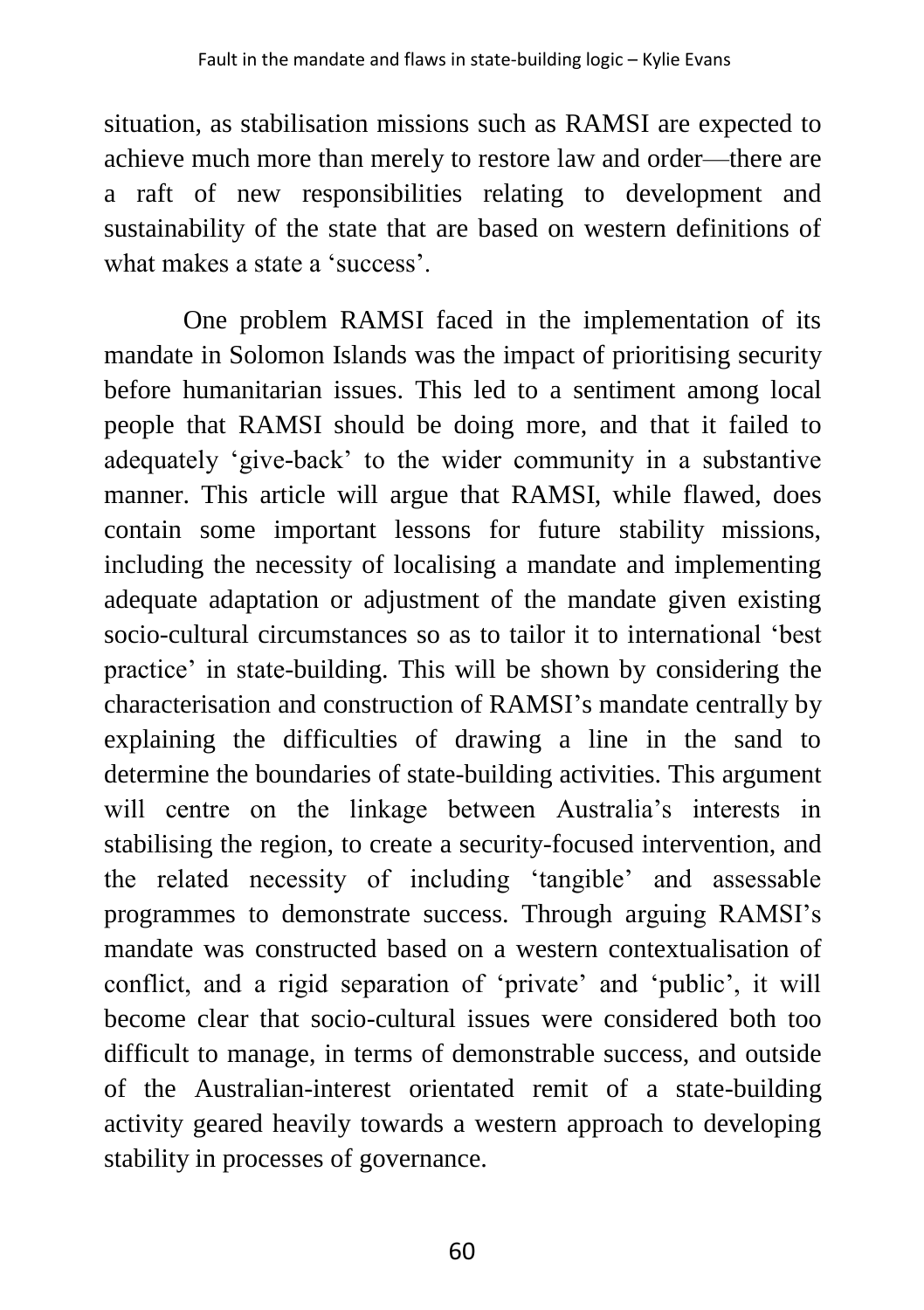#### **Background to the RAMSI deployment**

The RAMSI deployment in July 2003 signalled a dramatic shift in Australian foreign policy. RAMSI was established under the auspices of the Pacific Islands Forum's Biketawa Declaration of 2000. RAMSI combined a military presence operating alongside, rather than in front of, a strong police-led authority structure for reinstituting peace. RAMSI entered Solomon Islands with 2200 combined police and military force, 1700 of which were Australian, with 17 personnel designated for the Economic Governance pillar arriving in August  $2003<sup>2</sup>$  Additionally, when viewed on a comparative basis, RAMSI's use of in-line personnel sits in diametric opposition to traditional development models wherein advisors oversee completion of tasks, rather than overtake the stated job description of the local colleague. RAMSI's formation represented a 'backflip' in Australia's hands-off approach to the problems of our closest neighbours in the Pacific region. Further its existence is a vivid example of the demonstrated importance placed on strong governance to secure and stabilise the region in the post 9-11 political period.

The rationale behind this shift involves, amongst other factors, the strategic importance of the military relationship between the United States and Australia. As part of ensuring the continued health of the US alliance, Australia insisted it would assist to the best of its ability in the War on Terror. Part of this involved Australia demonstrating it could look after 'our patch', the South Pacific. In an interview in November 2013 former Australian Foreign Minister Alexander Downer stated 'there is no one else to

<sup>&</sup>lt;sup>2</sup> Heather Baser "Provision of Technical Assistance Personnel in the Solomon Islands: What can we learn from the RAMSI experience?", AusAID, Promising Approaches to technical assistance, Discussion Paper no.76, September 2007, p. 18.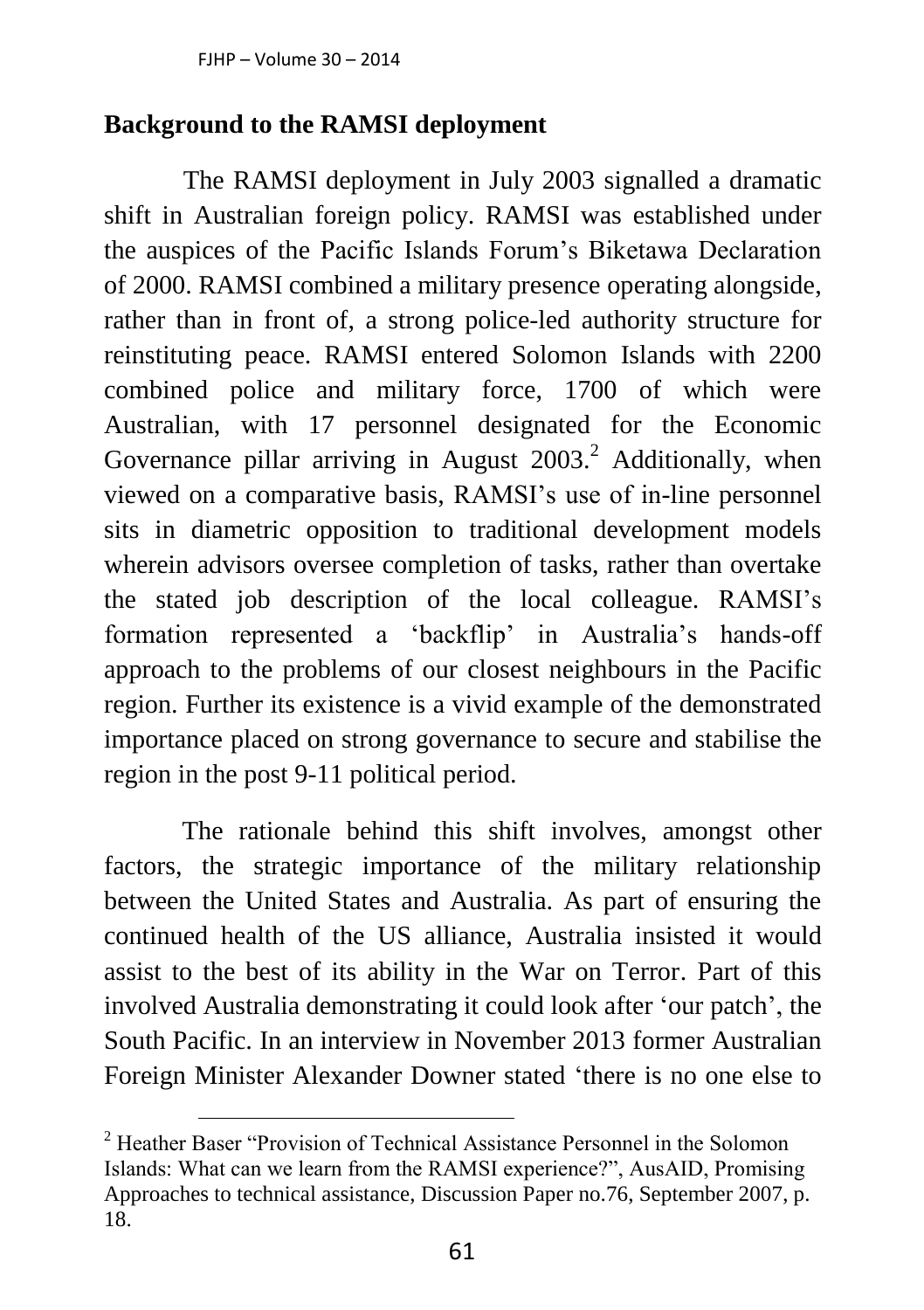do it, these days the Americans aren't going to get involved in the South-Pacific, New Zealand isn't able to do it on their own…. Do it ourselves or leave the place a smoking ruins'.<sup>3</sup> Further, there was a concern that if Solomon Islands had been left alone, there would have been the possibility of a 'contagion effect' and wider state collapse through an expansion of conflict into an only recently peaceful Bougainville, and more importantly, into Papua New Guinea.<sup>4</sup>

The RAMSI intervention did not occur during the worst of the violence in Solomon Islands—that was in 1999/2000 and was 'settled' by the October 2000 Peace Agreement signed in Townsville. RAMSI was entering after the height of the conflict, which was a curious position for an intervention mandated specifically at security and law and order. This is not to deny that there was violence occurring, and the situation was of concern, but the answer as to why this intervention entered at this point has been heavily debated. In early 2003 Australia had refused the same requests to intervene and Australian Prime Minister John Howard only said yes to Solomon Islands Prime Minister Sir Allen Kemakeza's plea for assistance in April 2003. Australia's involvement in the Iraq conflict was limited, but deeply unpopular, so it is possible that the RAMSI mission provided a face-lift in public relations for Australian Foreign Policy. It is significant to note that both operations in Iraq and Solomon Islands were led by influential states, in a sort of 'Coalition of the Willing' in each instance, rather than the United Nations. After all, it seemed 'illogical' to argue a mission that aimed to save lives *and* stop terrorism was not inherently right.

 $3$  Downer, Alexander, Personal Interview completed  $27<sup>th</sup>$  November 2013.

<sup>&</sup>lt;sup>4</sup> Downer, Alexander, Personal Interview completed 27<sup>th</sup> November 2013.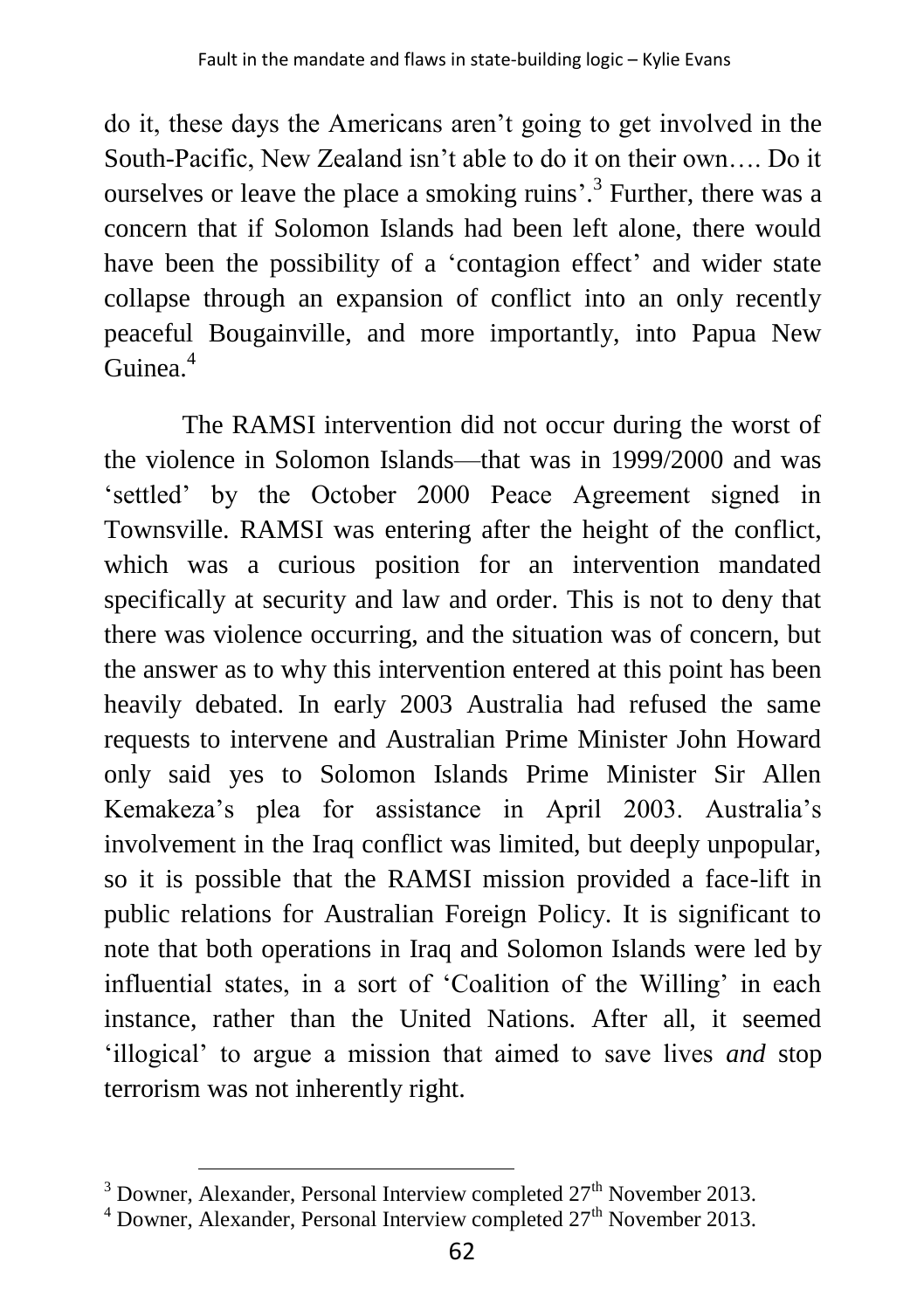While the spectre of terrorism was later dismissed even by its proponents, during 2003 there was concern within the Australian government about what Downer described as the 'contagion effect<sup>5</sup>, and it was felt there was a possibility that gains achieved in the long running conflict in Bougainville, could be endangered. This security focus coloured the construction of the RAMSI mission, and led to a style of intervention which did not force engagement with issues considered as the core causes of tension in the recently leaked Truth and Reconciliation Commission report,<sup>6</sup> particularly access to, and ownership of, land. This avoidance by RAMSI of the root causes of conflict in the construction of the mandate raises wider global issues of significance concerning to what extent security can legitimately be restored without probing the issues that originally ignite conflicts. Consequently, it is reasonable to ask if international state-building 'best practice', which requires attention to issues of development, was overlooked in the RAMSI example, leading to a mandate that was, possibly too vague. If so, this was likely due to the avoidance of the deeperseated socio-cultural issues, and a disregard for the fact there was only a very rudimentary private sector beyond the unsustainable logging industry.

#### **The development of RAMSI.**

 $\overline{a}$ 

The Australian government knew, as early as 2000, according to Retired General Jim Molan, that Australia may need to send in troops to Solomon Islands.<sup>7</sup> Nic Maclellan suggests in addition to the arguments of ethnicity and poor governance, which

 $<sup>5</sup>$  Downer, Alexander, Personal Interview completed  $27<sup>th</sup>$  November 2013.</sup>

<sup>6</sup> Solomon Islands Truth and Reconciliation Commission, "Confronting the Truth for a better Solomon Islands", Final Report, February 2012, Honiara, Solomon Islands.

<sup>&</sup>lt;sup>7</sup> Personal Interview completed with Jim Molan, January 2012.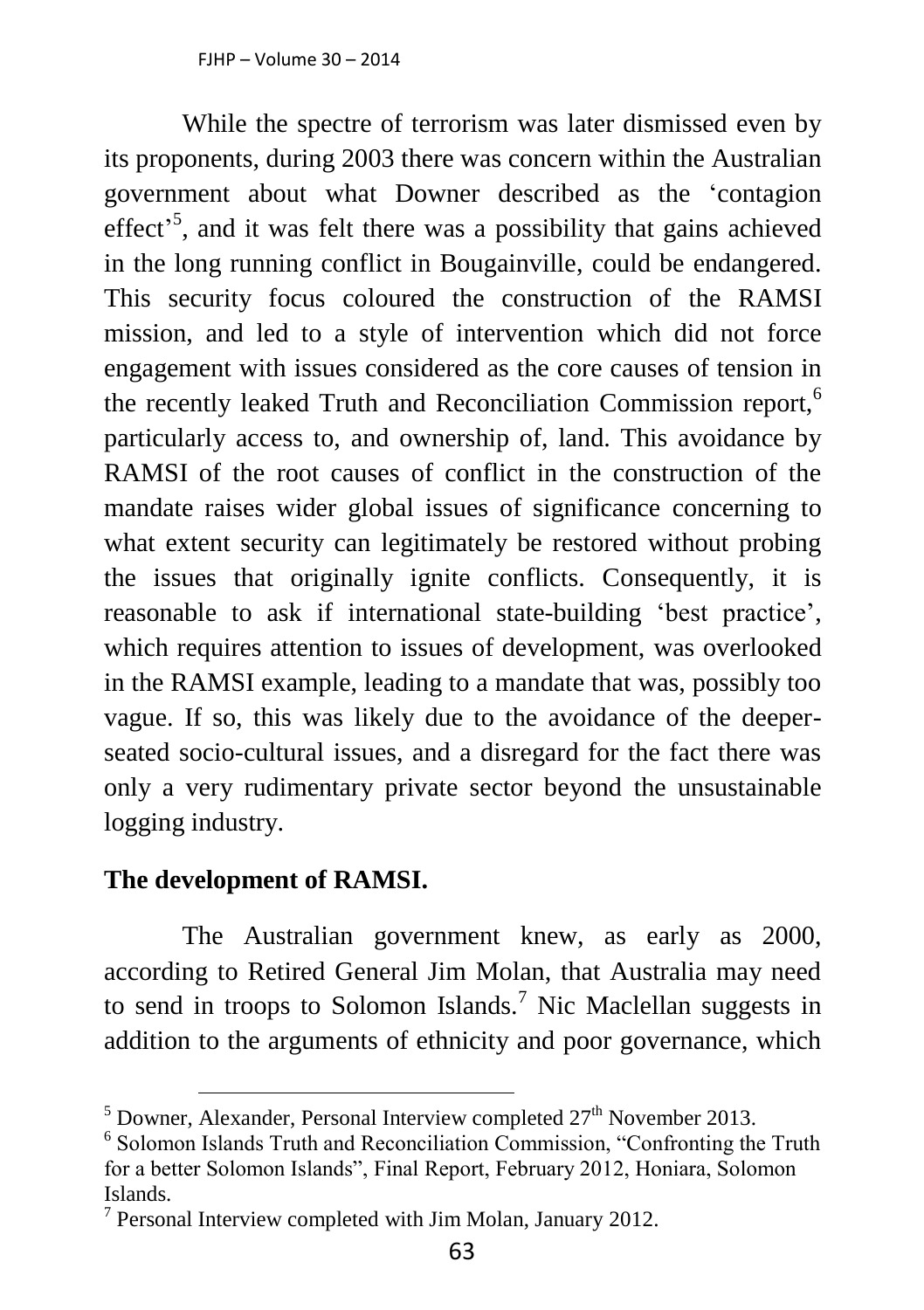are typically cited as the drivers to the 'tensions' of Solomon Islands, it is important to note there were also environmental factors such as the 1998 El Nino drought, and the Asian economic crisis that led to a 20% drop in logging revenues. These factors were largely beyond the control of politicians.<sup>8</sup> The purpose of RAMSI, from the beginning was to stabilise the state. Stability in the western ethos of development requires both economic and legal stabilisation, in the form of rule of law and economic growth. This prioritisation of stabilisation of economic and legal aspects of society in rebuilding Solomon Islands targets the drivers of poor governance and law and order. Problematically for the success of state-building programmes the implementation of this agenda is much more complicated.

The assumptions of state-building 'best practice' are threefold; a state requires enforceable property rights, enforceable contractual rights and a functioning economic system.<sup>9</sup> It is critical to note this definition is highly economistic, a clear problem with basic statebuilding rhetoric and underlying assumptions for the successful state. It also ignores the importance of Weber's monopoly of the legitimate use of violence as a means to maintain law and order, which came to be of central importance in assisting Solomon Islands. So what happens in cases when these assumptions do not exist? What role do state-building programmes have in re-building and creating effective governance if there is no concrete foundations on which to base state institutions? The definitional lines on what role a state-building mission has for the

<sup>&</sup>lt;sup>8</sup> Nick Maclellan, "Conflict in the Pacific Islands: the climate dimension". *The Interpreter*,  $10^{th}$  October 2014.

 $9^9$  Ted London & Sturt Hart, 'Reinventing strategies for emerging markets: Beyond the transnational model', *Journal of International Business Studies,* 35(5), (2004): 350-370.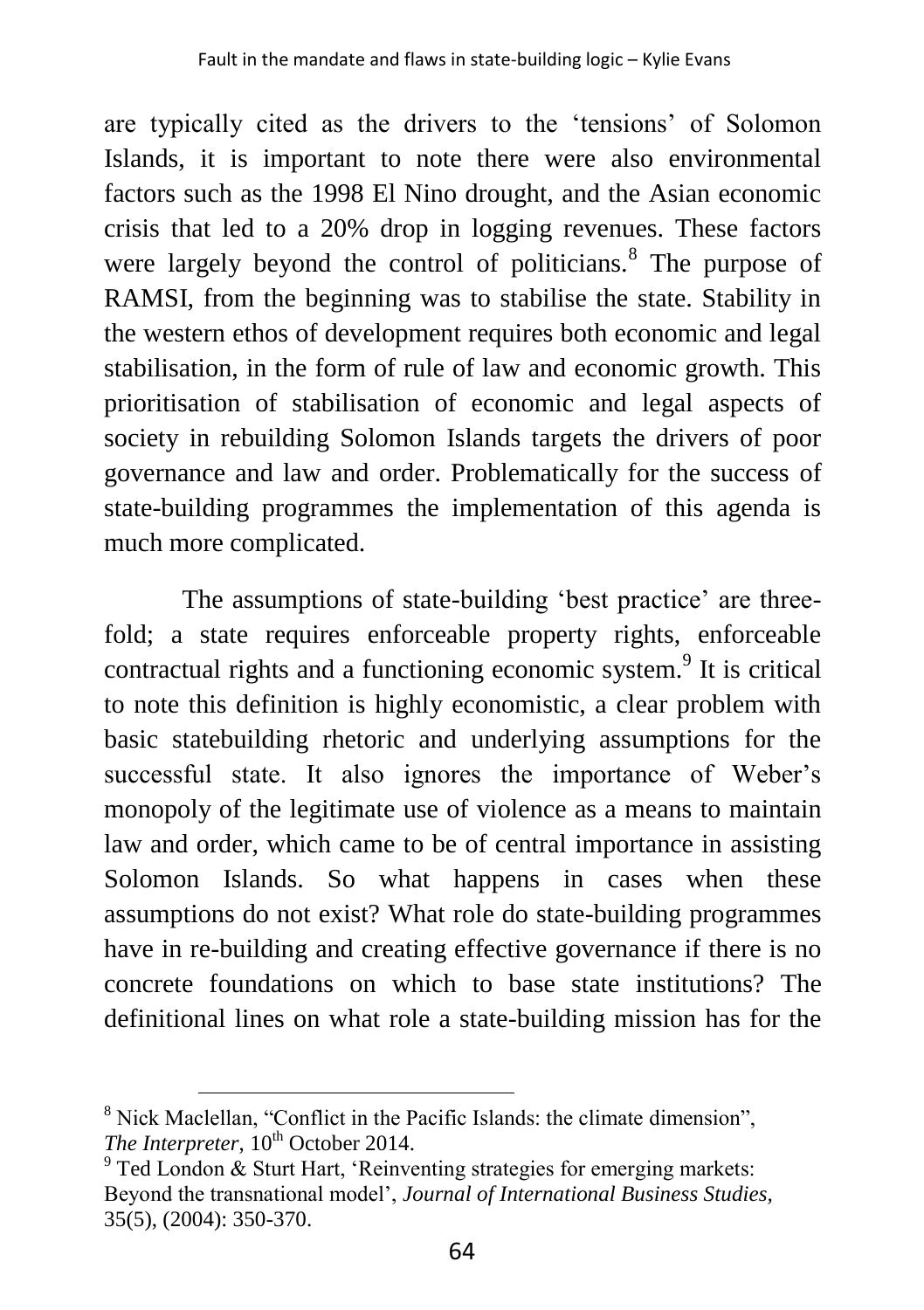development of a fragile state whilst in-situ are at best blurry;<sup>10</sup> as such it is little wonder that guidelines for the activities of statebuilding mission such as RAMSI are ill-defined and vague. For RAMSI this played out in the lack of preparedness for the transition from Phase 1 (quelling violence and restoring law and order) to Phase 2 (capacity building) and the very late engagement of the programme with issues of the social or cultural sectors of governance, as illustrated in the quiet introduction of gender into the program of assistance in June 2012.

RAMSI had some early successes with the initial stages completed in a speedy timeframe, appeasing both the governments of Australia and Solomon Islands. Two of the main self-proclaimed warlords, Harold Keke and Jimmy 'Rasta' Lusibaea, were captured and prosecuted in Solomon Islands legal system faster than had been envisaged.<sup>11</sup> The shortened timeframe was perhaps due to Australia's mischaracterisation of the nature of scale and root causes of violence. The rapid arrests exposed a flaw in RAMSI's lack of preparation for the transition to the second phase of the mission. Following early success in Phase 1, a large contingent of police was sent home, and this decision proved ill advised when following elections in 2006 there were public demonstrations that turned violent, and which led to many buildings in Honiara's Chinatown being razed. The later Commission of Inquiry pointed out the departure of the Police had left only 13 people trained in riot control in the ranks of the Participating Police Force, and none

<sup>&</sup>lt;sup>10</sup> Mark Szuchman, "Imagining the State and Building the Nation: The Case of Nineteenth-Century Argentina", *History Compass*, 4(10), (2006), p1-34. <sup>11</sup> Former Special Coordinator, Nick Warner, personal interview, completed  $10^{th}$  October 2013.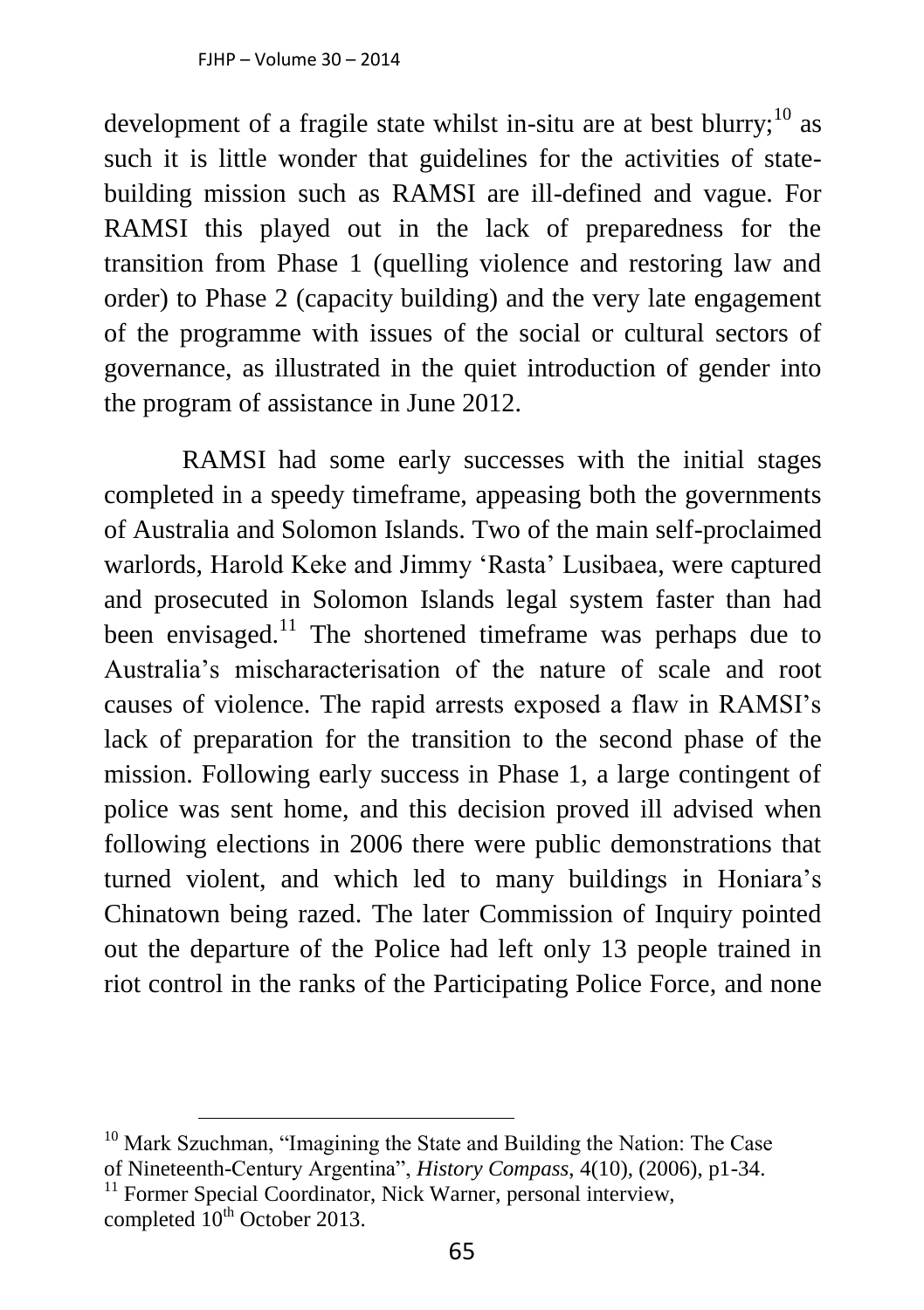in the Royal Solomon Islands Police.<sup>12</sup> This riot was a lesson in itself that a large contingent of the police had been sent home too early, fanning a political firestorm that would ensure the immediate focus of RAMSI remained security. There is the argument that 2006 was possibly a tipping point for RAMSI's programs towards something more social in nature, with the People's Surveys beginning in 2006 to gain more of an understanding of the views of citizens.<sup>13</sup> These surveys were designed to gain feedback, however as mentioned in the surveys should be 'always used with care and qualification<sup> $14$ </sup> as they are not based on a representative sample. The feedback of the results of these surveys back into RAMSI policy is questionable, as significant policy progress on areas outside of institutional strengthening remained slow until much later in RAMSI's tenure.

RAMSI went into Solomon Islands with a strategy centred on law and order, particularly restoring the rule of law. This was completed through improving law and order and quietening violence. Not until as much as eighteen months later did the focus shift to building capability through in-line positions in key institutions, coupled with local training programs for Solomon Islanders to learn from RAMSI personnel. Alexander Downer acknowledged Solomon Islands did not originally seek the capacity building portion of the mission, however the Australian government, after reluctantly agreeing to intervene, believed this

<sup>12</sup> Solomon Islands Government, *Commission of Inquiry into the April 2006 civil unrest in Honiara*, Department of Prime Minister, September 2007, Government of Solomon Islands, Honiara.

<sup>13</sup> RAMSI, *People's Survey Pilot 2006*, ANU Enterprise p/l and ANU, [http://www.ramsi.org/wp-content/uploads/2014/07/Peoples--2006-Pilot-](http://www.ramsi.org/wp-content/uploads/2014/07/Peoples-Survey-2006-Pilot-Complete-report-d6cc0b53-723e-4a14-800a-2c3f23d5cc61-0.pdf)[Complete-report-d6cc0b53-723e-4a14-800a-2c3f23d5cc61-0.pdf,](http://www.ramsi.org/wp-content/uploads/2014/07/Peoples-Survey-2006-Pilot-Complete-report-d6cc0b53-723e-4a14-800a-2c3f23d5cc61-0.pdf) date of access  $27<sup>th</sup>$  December 2014.

 $\overline{^{14}}$  Ibid, p. 6.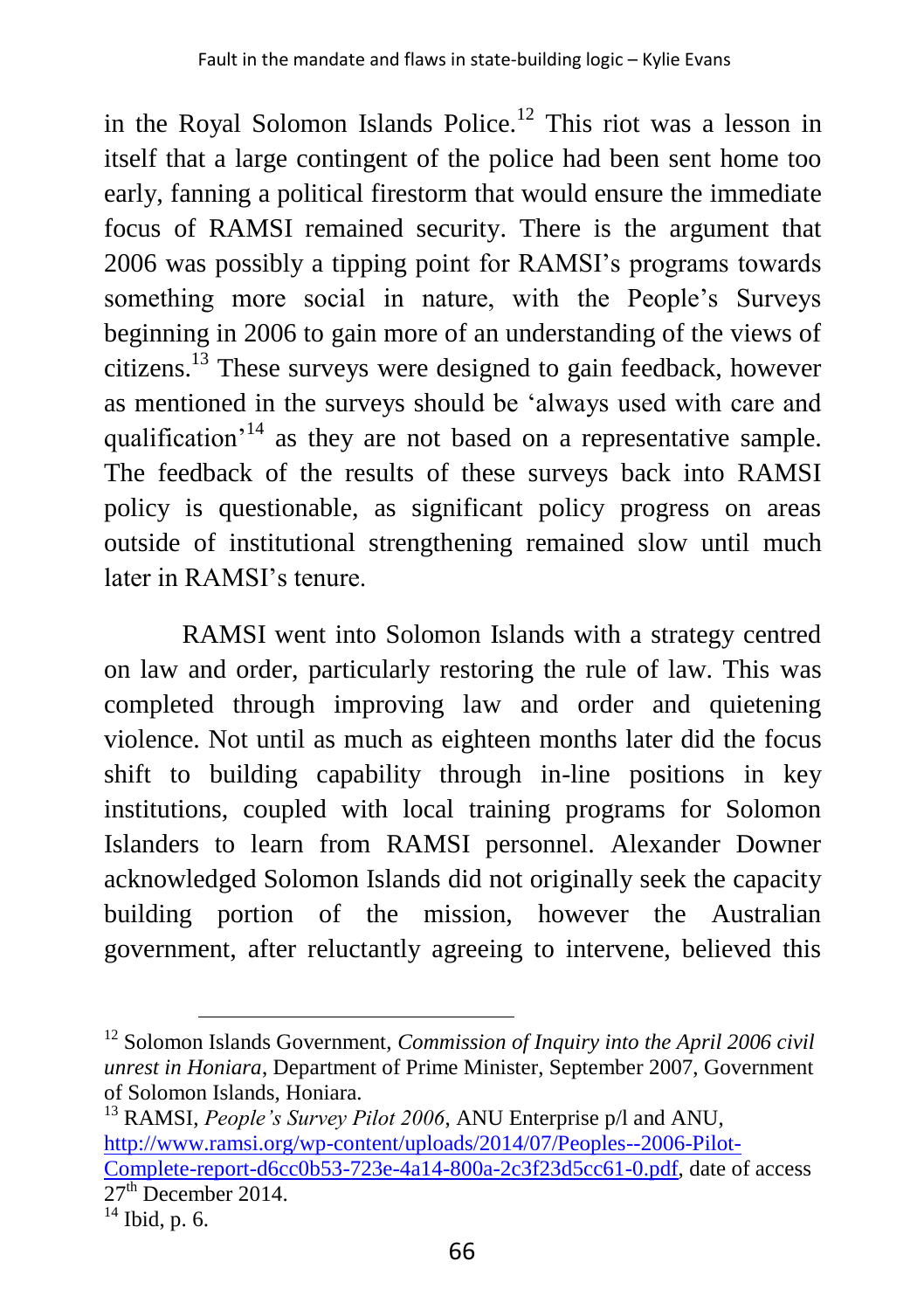was essential to 'fixing' the state.<sup>15</sup> This belief that a core problem of Solomon Islands was the ineffective political system issue was diagnosed during a National Security Assessment Committee meeting in early 2003. The ramifications of this decision continue to be felt in Solomon Islands, where the capacity building phase has from October 2013 fully transitioned to a bilateral aid program, although arguably there is still much to be done to establish an effective self-sustaining governance structure.

RAMSI's mandate —its terms of reference for the mission—were devised mostly within Australia, and generally without input from other PIF states, apart from a general concern from some Melanesian states vis-à-vis the importance of sovereignty for Solomon Islands. The legal mandate of the mission stated RAMSI would enter Solomon Islands, but the Australian government required a legislative provision that demonstrated the consent of Solomon Islands to the mission. This stipulation would later cause concern for the Australian government when Manesseh Sogavare's policies clashed with RAMSI's, hence Sogavare sought to dismiss RAMSI and dismantle the governance-strengthening arm of the mission.

The lack of clarity and strategic direction of mandate drives the direction of state-building and provides the basis on which reactions are formed to the activities of an intervention. The lack of precise guidelines in RAMSI's mandate led to misunderstandings and debate concerning the applicable role for the mission, causing 'rocky patches' in international relations between the largest donor, Australia and the Solomon Islands government. Following the elections and subsequent riots of April 2006, Sogavare was elected

<sup>&</sup>lt;sup>15</sup> Alexander Downer, personal interview completed with writer on  $27<sup>th</sup>$ November 2013.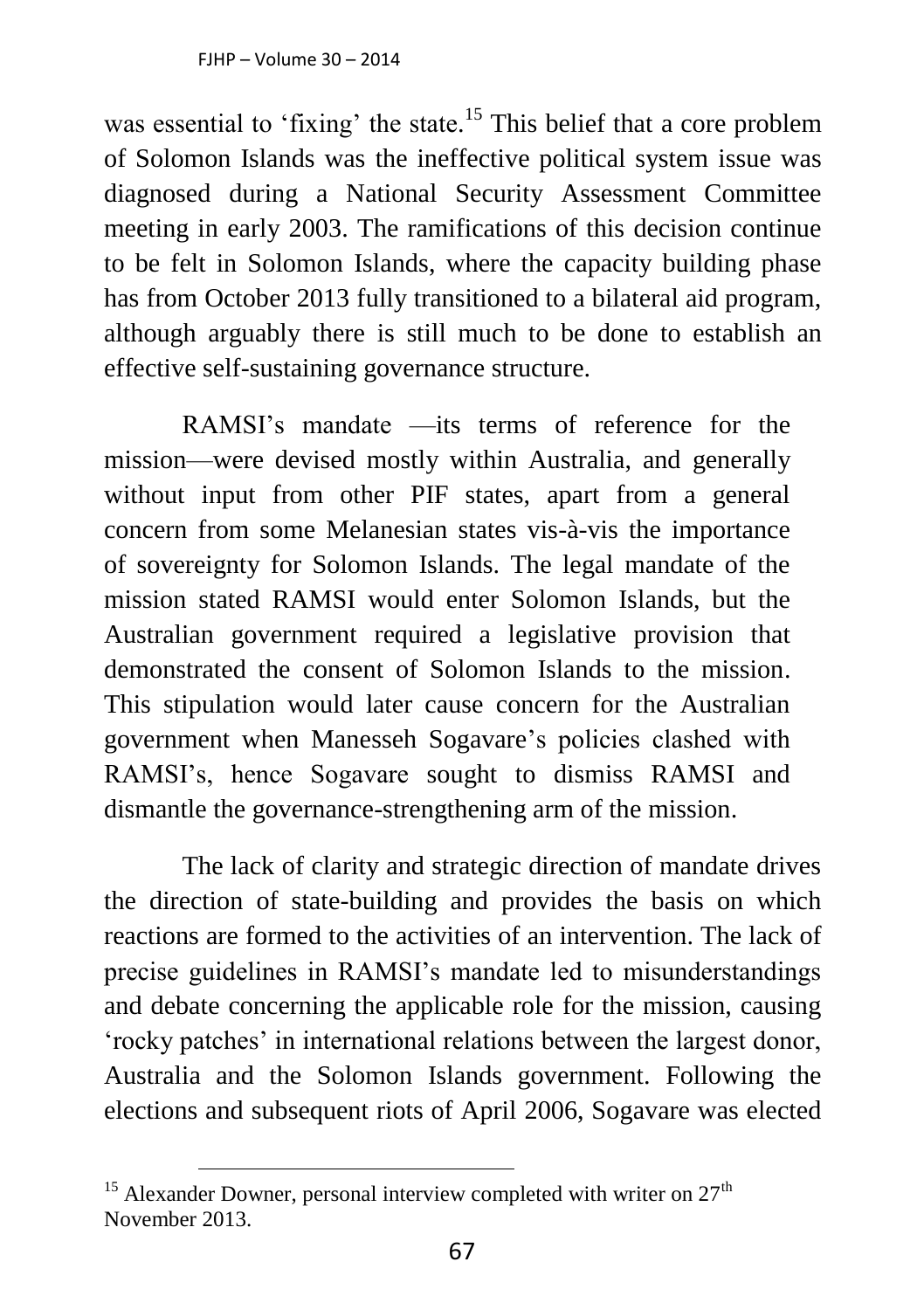as the Prime Minister of Solomon Islands. His appointment began a series of diplomatic conflicts between Australia and Solomon Islands, including attempts at extraditing and prosecuting Sogovare's choice of Attorney General, Julian Moti. In stating this, Sogavare also appointed John Roughan to promote a more villagecentred form of development using existing land tenure laws that planned to focus more on rural development creating tension with the plans of RAMSI's Machinery of Governance programs centred on Honiara.<sup>16</sup> Sogavare and his ministers led from a position of influence and attempted to reduce the popularity of RAMSI among locals in Solomon Islands, however this was countered with an open letter by Alexander Downer that sought to undermine calls for the dismissal of RAMSI. Downer's letter alerted citizens of Solomon Islands to the potential consequences of dismissing RAMSI. Downer has stated himself this letter was quite a good diplomatic move and a later trip to Solomon Islands cemented the tenure of RAMSI for another six years.<sup>17</sup> Downer argues this letter and visit to Solomon Islands in 2007 smoothed the waters with Solomon Islands. The letter itself could be argued to have infringed too heavily on the sovereignty and role of the Solomon Islands national government through by-passing the National Government and speaking directly to the citizens of Solomon Islands. The anti-RAMSI sentiments harboured by Sogavare, and heightened tensions with Solomon Islands Government during his period in office, were also a cause for concern for the then Special Coordinator, and head of the RAMSI Mission, Tim George (November 2006 – December 2008). George moved to calm relations through, amongst other things, travelling with PM Sogavare on an extended trip throughout distant provinces to

<sup>16</sup> Sinclair Dinnen and Stewart Firth (eds), *Politics and State Building in Solomon Islands*, ANU EPress, Canberra, p. 260.

<sup>&</sup>lt;sup>17</sup> Alexander Downer, personal interview..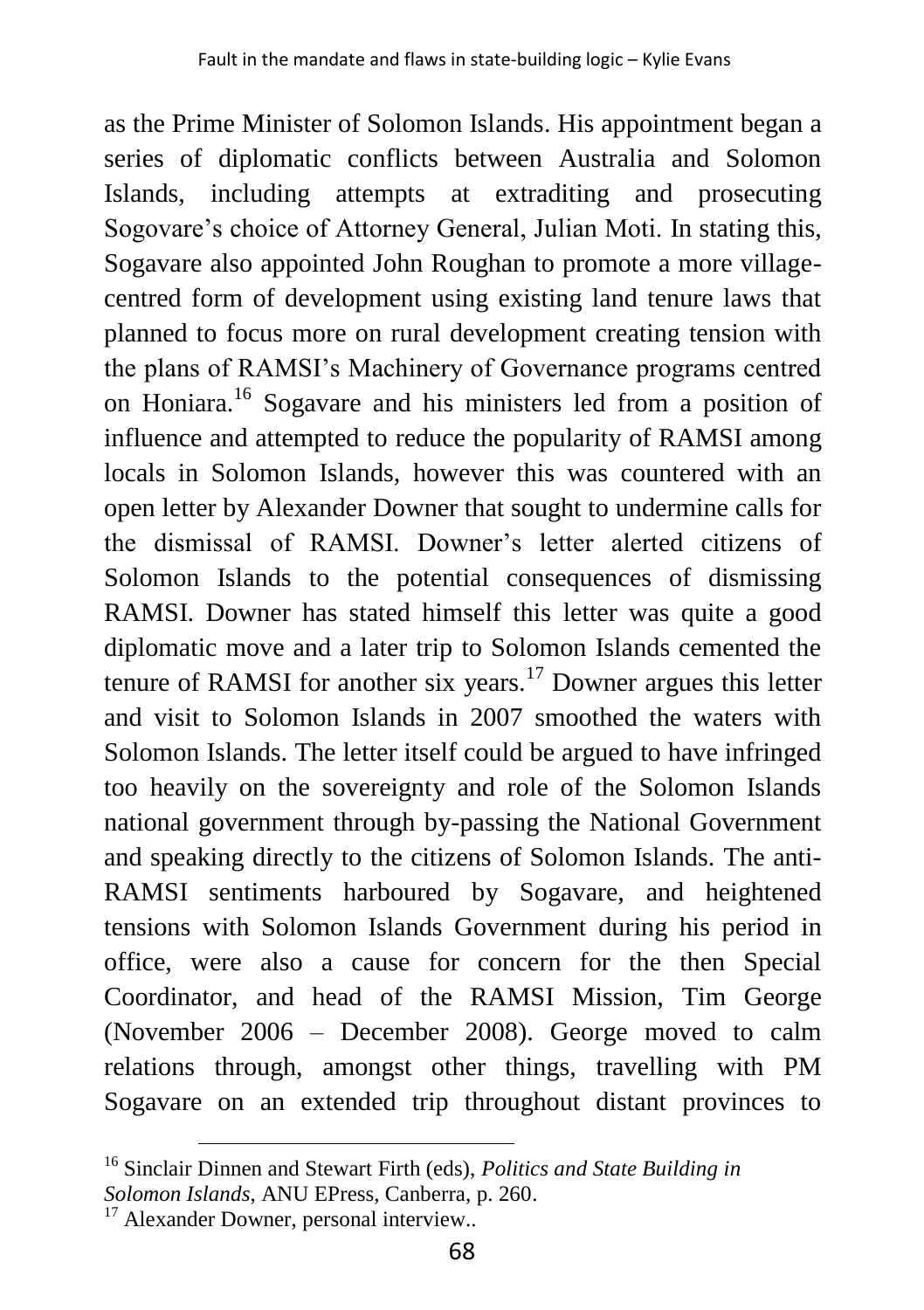inspect the damage of the tsunami in Western Province in April 2007. During this trip George states he learnt a great deal about Sogavare's position and his concerns, and that this facilitated a more understanding relationship with the PM in the future.<sup>18</sup> The removal of Sogavare during a no-confidence vote in December 2007 and his subsequent replacement with popularly elected Dr Derek Sikua, heralded an end to the tensions and uneasy relations between SIG and RAMSI. The improved relationship continued following the election of Gordon Darcy Lilo to the office of Prime Minister in November 2011. The question remains though whether altering the provisions of the mandate or legal documentation to include regular amendments or, even a tentative end date may have lessened these rocky patches in the relationship between the Special Coordinator, the Australian Government and the Solomon Islands government. Or, alternately whether such a provision may have caused a higher level of political anxieties with a looming finish date for RAMSI. Interestingly in the aftermath of these events the mandate was provided a more precise matrix, in the form of the Partnership Agreement, upon which the direction and assessment of RAMSI's current and future activities could be based.

#### **The application of mandate in Solomon Islands.**

 $\overline{a}$ 

The tensions between Australia and Solomon Islands over RAMSI highlights two separate issues: firstly, there is criticism that the largely Australian funded, and staffed, regional intervention was somewhat neo-colonial; secondly, that Australia had enacted a sort of parallel government through the RAMSI Intervention. Criticism of the neo-colonial nature of RAMSI can, to a certain

 $18$  Tim George, personal interview conducted with writer on  $5<sup>th</sup>$  December 2013.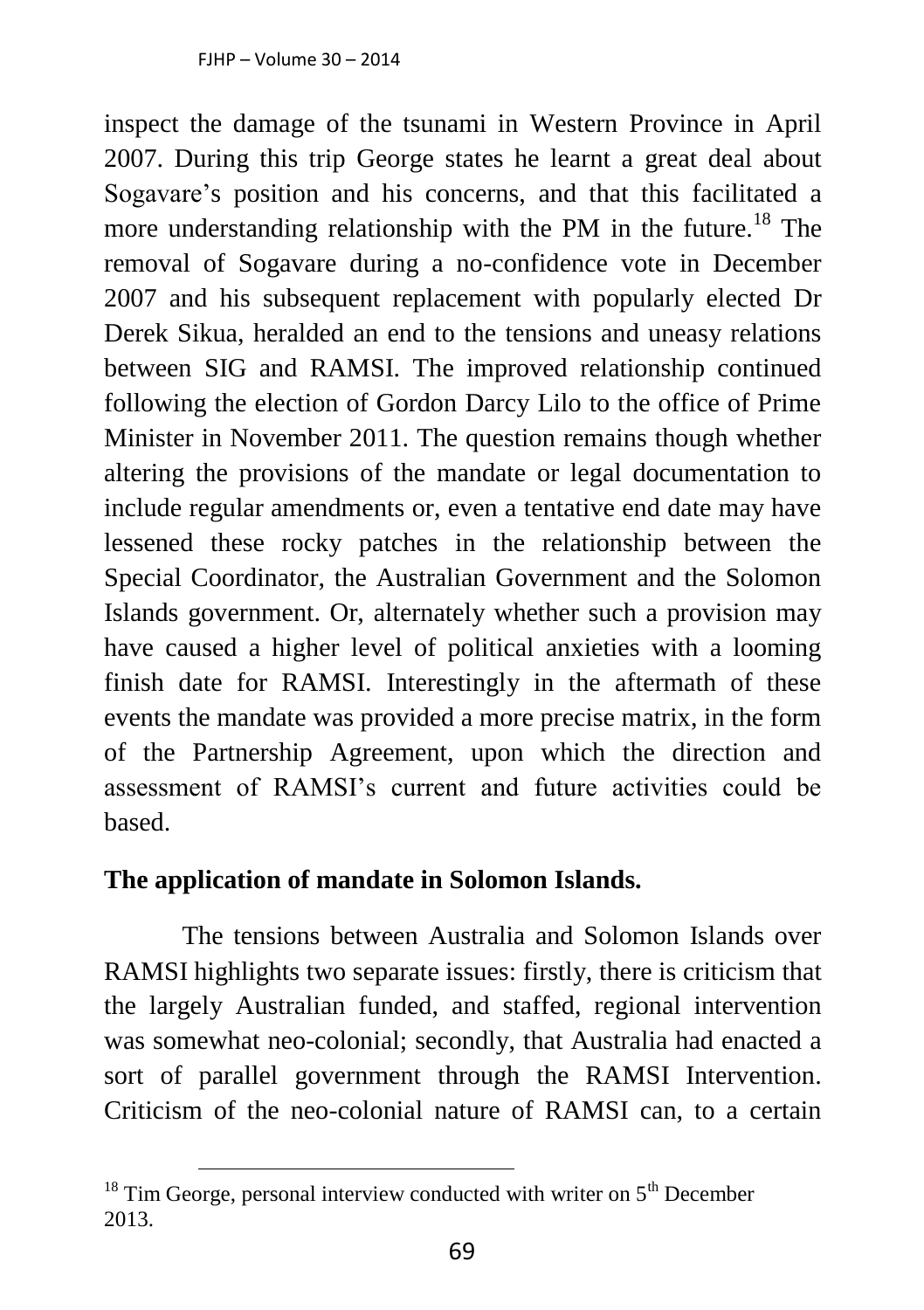extent, be countered with the argument that the measures and policies of RAMSI remain essential for building stability and sustainability for the country by establishing an effective and selfsustaining political system. However, the sheer scale of RAMSI does draw parallels between it and previous colonial administrations.

RAMSI has undertaken work across three pillars of Solomon Islands government including; law and justice, economic governance and growth and machinery of government. RAMSI had clear priorities on entering Solomon Islands; firstly to bring the state back in line with the rule of law through quelling violence; secondly to install in-line personnel in key positions in government to build capability and trust in government institutions. Amongst the targeted areas of were; the Judicial system, key ministries including Finance, Treasury and Immigration. During the 2011-12 financial year Australia spent \$43.5 million on RAMSI,<sup>19</sup> with the overall cost estimated for the mission estimated by the Lowy Institute at \$2.6 billion<sup>20</sup> (AUD). All for a small island-state, that quite possibly a large majority of Australians could not find on a map, with a population of 500 000. At no other time in Solomon Islands' short history as a state have so many resources been dedicated to building its state infrastructure. During the colonial period there was a severe under-resourcing of the Protectorate.<sup>21</sup> Despite this increased spending, one of the key criticisms of the

<sup>&</sup>lt;sup>19</sup> David Watt, "Australian Defence Force operations: Budget 2011-12 Review", Parliament of Australia, (2012),

[http://www.aph.gov.au/About\\_Parliament/Parliamentary\\_Departments/Parliame](http://www.aph.gov.au/About_Parliament/Parliamentary_Departments/Parliamentary_Library/pubs/rp/BudgetReview201112/ADF) [ntary\\_Library/pubs/rp/BudgetReview201112/ADF,](http://www.aph.gov.au/About_Parliament/Parliamentary_Departments/Parliamentary_Library/pubs/rp/BudgetReview201112/ADF) date of access 16/12/13.

 $\frac{20}{20}$  Jenny Hayward-Jones, "Australia's costly investment in Solomon Islands: The Lessons of RAMSI", *Lowy Institute, Analysis*,(2014)

[http://www.lowyinstitute.org/publications/lessons-ramsi,](http://www.lowyinstitute.org/publications/lessons-ramsi) last date of access 18/6/14.  $^{21}$  Judith Bennett, 'Forestry, Public Land, and the Colonial Legacy in Solomon Islands', *Contemporary Pacific,* 7(2), Fall 1995, p. 243-275.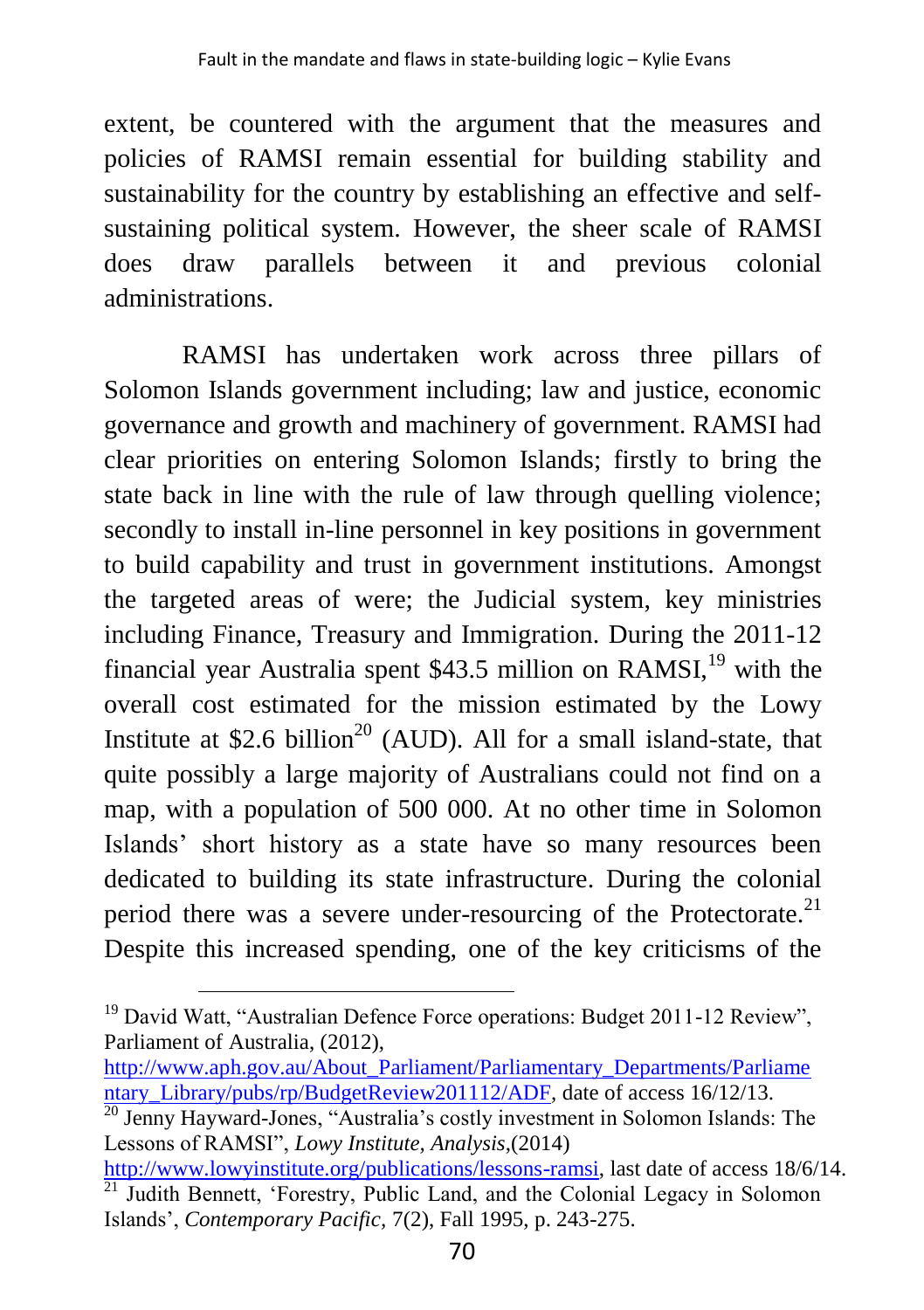colonial intervention in Solomon Islands is the under-funding and lack of state saturation into the provincial areas of Solomon Islands.<sup>22</sup> Though some have commented that RAMSI represents a waste of Australian tax-payer money, there has indeed been some debate as to the mechanisms and methodology used in RAMSI to assist Solomon Islands. One of which is the expensive 'in-line' method used to build the capability of state institutions, with questions of whether such a transfer of knowledge is possible between such different states.<sup>23</sup> The discussion surrounding the methods used for the Machinery of Government arm of RAMSI does not tend to centre on the cost, rather the methods. Squabbles concerning costs, as raised by Hayward-Jones, and whether one approach may cost less than another, miss the entire point of 'assisting' a neighbour in trouble. The issue at hand should not be solely cost-driven (although economic factors will no doubt remain important for the foreseeable future due to budgetary concerns) rather issues of success might better be based on implementing systems that will facilitate a locally driven movement towards development. Determining how to form and complete such a mission remains one of the most important factors in operations such as RAMSI.

 $22$  Judith Bennett, 'Roots of the Conflict in Solomon Islands though much is taken, much abides: Legacies of Tradition and Colonialism', *Discussion Paper 2002/5,* State Society and Governance in Melanesia, Australian National University, Canberra.

<sup>23</sup> Francis Fukuyama, *State Building: Governance and World Order in the 21st Century*, Cornell University Press, 2004, Ithaca. See also Brown, M. A (2011) 'The nation-building agenda in Timor Leste', in *Security, Development and Nation-Building in Timor- Leste: A Cross-sectional assessment*, eds. Goldsmith, A. and Harris, V., Routledge, New York.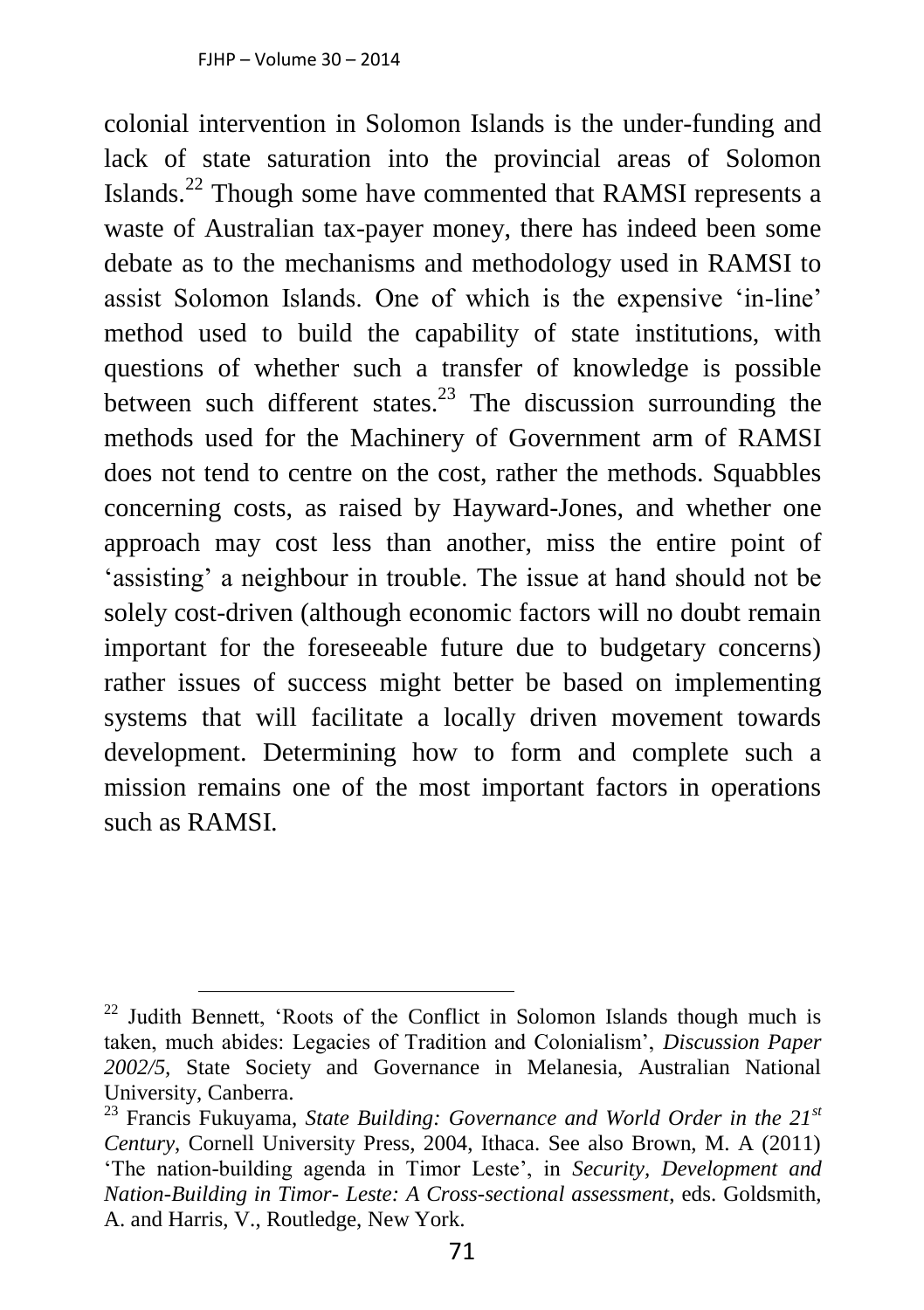#### **Statebuilding and re-building – where to draw the line?**

RAMSI has undertaken work across a wide scope in Solomon Islands, although criticism remains concerning the areas left out of the mission. With an estimated \$2.6 billion spent on RAMSI, the question must be asked where do Australia's interests and the role of a state-building mission end? State-building programmes have long been understood to not be 'nationbuilders<sup>24</sup> and have attempted to remain separate from issues of cultural sensitivity which require more in-depth localised knowledge of social structures. However, this mentality seems to divorce the governance of the state from the society that it governs.<sup>25</sup> Rearing the head of a longstanding conundrum for architects of state-building programmes, where is the line drawn and what issues must be left-out? The constructors of RAMSI's mandate drew this line in the sand between issues that involve 'intangible' elements, those that cannot be measured or tracked by econometric indicators, and institutional reforms that are able to be given precise data-driven assessment.

An area of RAMSI that deals both with the demographic spread of the population and institutional reform which has received much less positive recognition is its work completed with the provincial governments. Some 80% of the population lives in the provinces of Solomon Islands, outside of the capital Honiara.<sup>26</sup> Like the national state, the provincial government system of Solomon Islands also has a long history with allegations of

<sup>24</sup> Francis Fukuyama, *State Building: Governance and World Order in the 21st Century*, Cornell University Press, 2004, Ithaca.

<sup>25</sup> See Oxfam Australian and New Zealand, *Bridging the Gap between state and society - new directions for the Solomon Islands*, July 2006, Sydney.

<sup>&</sup>lt;sup>26</sup> United Nations 'Solomon Islands Country Profile, United Nations Statistics Division', [http://data.un.org/CountryProfile.aspx?crName=Solomon%20Islands,](http://data.un.org/CountryProfile.aspx?crName=Solomon%20Islands) date of access 24/10/2013.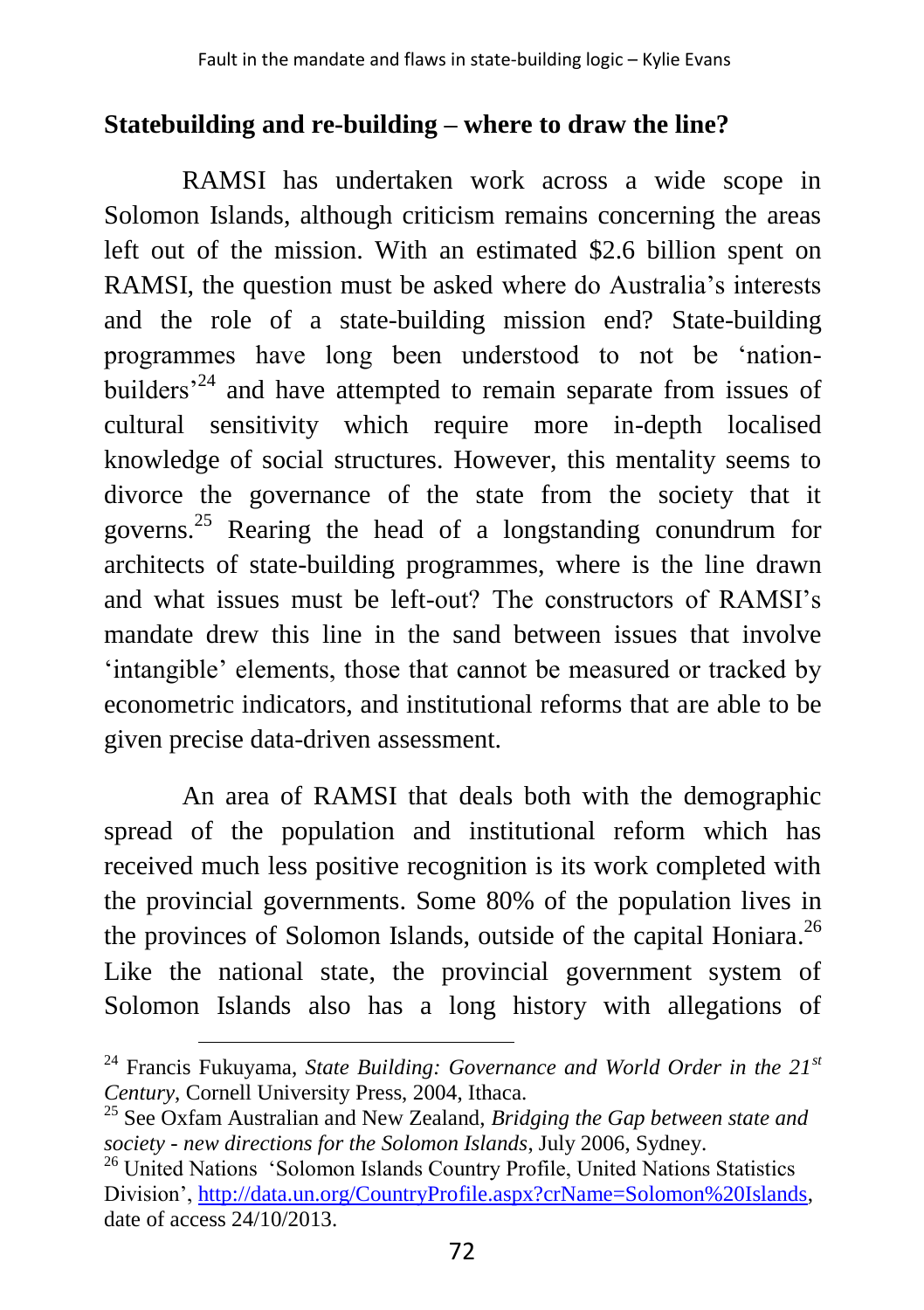corruption. The Provincial Government Strengthening Program (PGSP) is implemented by the UN Development Program, however it is funded and brought into existence by RAMSI. This program seeks to ensure adequate funding and delivery of basic services and development assistance into the provinces of the state. The PGSP rationale, as provided by the UNDF, states the rationale for this project is 'strengthening governance capacity for improved service delivery at the provincial level.<sup>27</sup> Through promoting capacity in the provincial authorities the donors are then able to leverage funding 'by incentivising provincial authorities to adopt participatory and transparent expenditure management practices.<sup>28</sup> The project has not been without issue, and it has been under pressure due both to the fluidity of staff-turnover in the senior echelons of Solomon Islands public service, and because of the clash between public and private responsibilities for both elected officials and bureaucrats. Provincial governments have been poorly managed in the past,<sup>29</sup> and the PGSP aims to overcome this challenge through improving service delivery and financial management of their budgetary requirements. An analysis of relevant documents points out a difference in approach between RAMSI and the UNDP—for instance the UNDP documentation regarding PGSP, places emphasis on improved service delivery, whereas in RAMSI the aim is 'more responsive service delivery

 $27$  UNCDF, 'UNCDF in Solomon Islands- Provincial Government Strengthening Program', [http://www.uncdf.org/en/Solomon-Islands#topP,](http://www.uncdf.org/en/Solomon-Islands#topP) date of access 28/10/2013.  $28$  Ibid.

<sup>&</sup>lt;sup>29</sup> David Hegarty, "Governance at the Local Level in Melanesia- Absent the State", *Commentary*, Issue 3: May 2009*,* 

*epress.lib.uts.edu.au/ojs/index.php/cjlg/article/download/1099/1178, date of access 28/10/13.*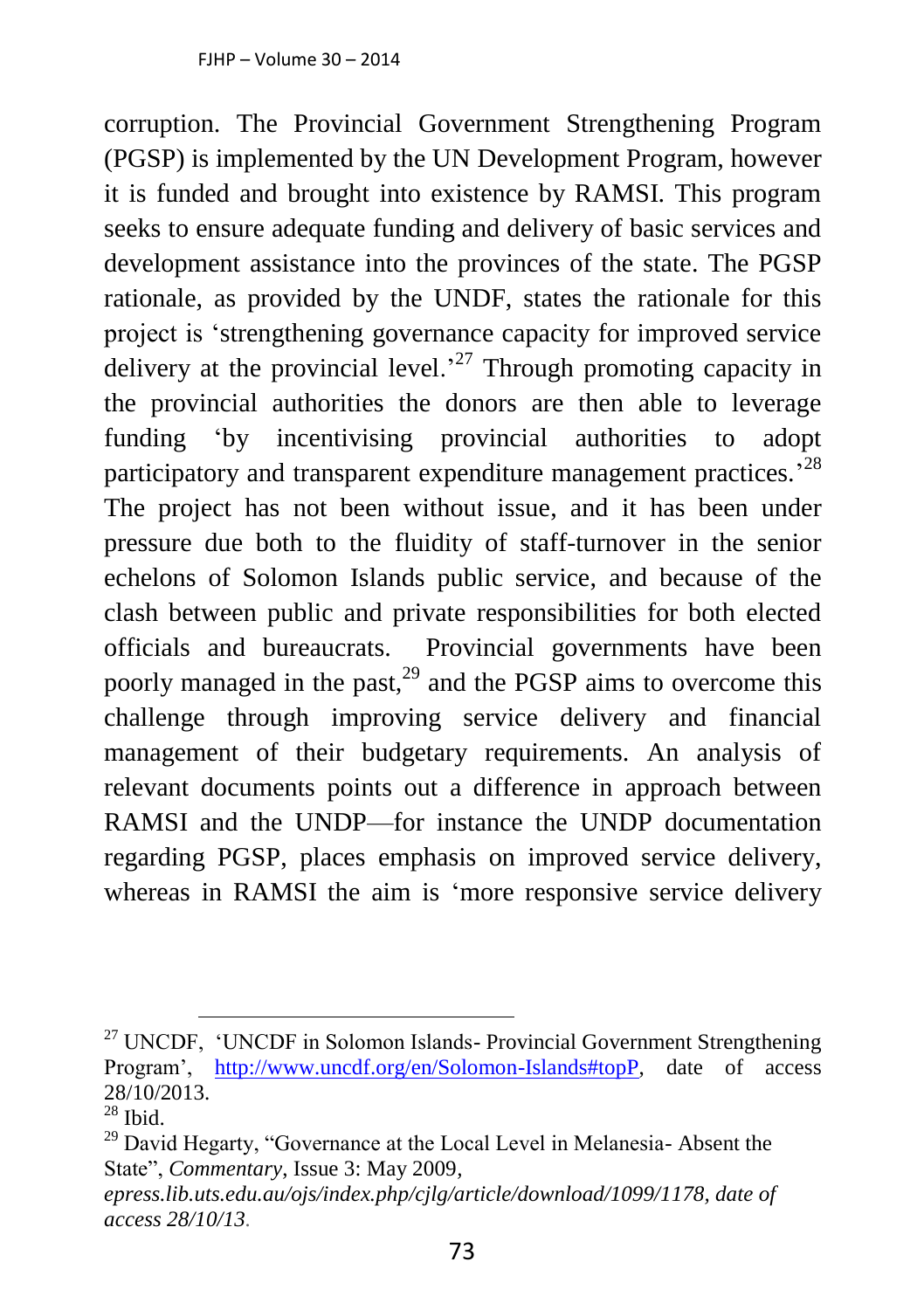and improved local development in provinces.<sup>30</sup>Clearly the two definitions are closely linked, however the UNDP's places a more realistic emphasis on simply delivering services, rather than the added complexity of more responsive delivery, understood as a step up, and as advocated by RAMSI. The approach favoured by RAMSI links more closely to the ideals dominant in a 'good governance' agenda, rather than a more concrete basis in the everyday lives of Solomon Islanders in the provinces.

The complexities of cross-donor relations are not new to this program, or indeed Solomon Islands, but the problem does present a clear issue for the future of coordinated development assistance in Solomon Islands during the current phase following the transferral of development assistance to AusAID, and since September 2013 to the Australian High Commission. Additionally, the continuation of discourses the stress 'responsive-ness' and 'improve-ment' signals the extension of a mentality of data-driven economic assessment of the successes of RAMSI and the weaknesses, rather than strengths, of Solomon Islands governance. Highlighting a wider trend towards drawing a line in the sand between institutional reforms and interactions with issues of the social sector, which through closer discussion with civil society may facilitate a more localised approach to developing capacity.

## **Where to now for RAMSI?**

 $\overline{a}$ 

RAMSI is currently in its post-transition phase, with a policing-only mission effective as of June 2013.<sup>31</sup> RAMSI has now

<sup>30</sup> RAMSI (2013) 'Machinery of Government – Provincial Government', RAMSI, [http://www.ramsi.org/our-work/machinery-of-government/provincial](http://www.ramsi.org/our-work/machinery-of-government/provincial-governement.html)[governement.html,](http://www.ramsi.org/our-work/machinery-of-government/provincial-governement.html) accessed 24<sup>th</sup> October 2013.

<sup>&</sup>lt;sup>31</sup> Jane Lake, "Solomon Islands: A decade on, transition and the Regional Assistance Mission to Solomon Islands", *Engage*, DFAT Blog, July 2013, [http://ausaid.govspace.gov.au/2013/07/01/solomon-islands-a-decade-on-](http://ausaid.govspace.gov.au/2013/07/01/solomon-islands-a-decade-on-transition-and-the-regional-assistance-mission-to-solomon-islands-ramsi/)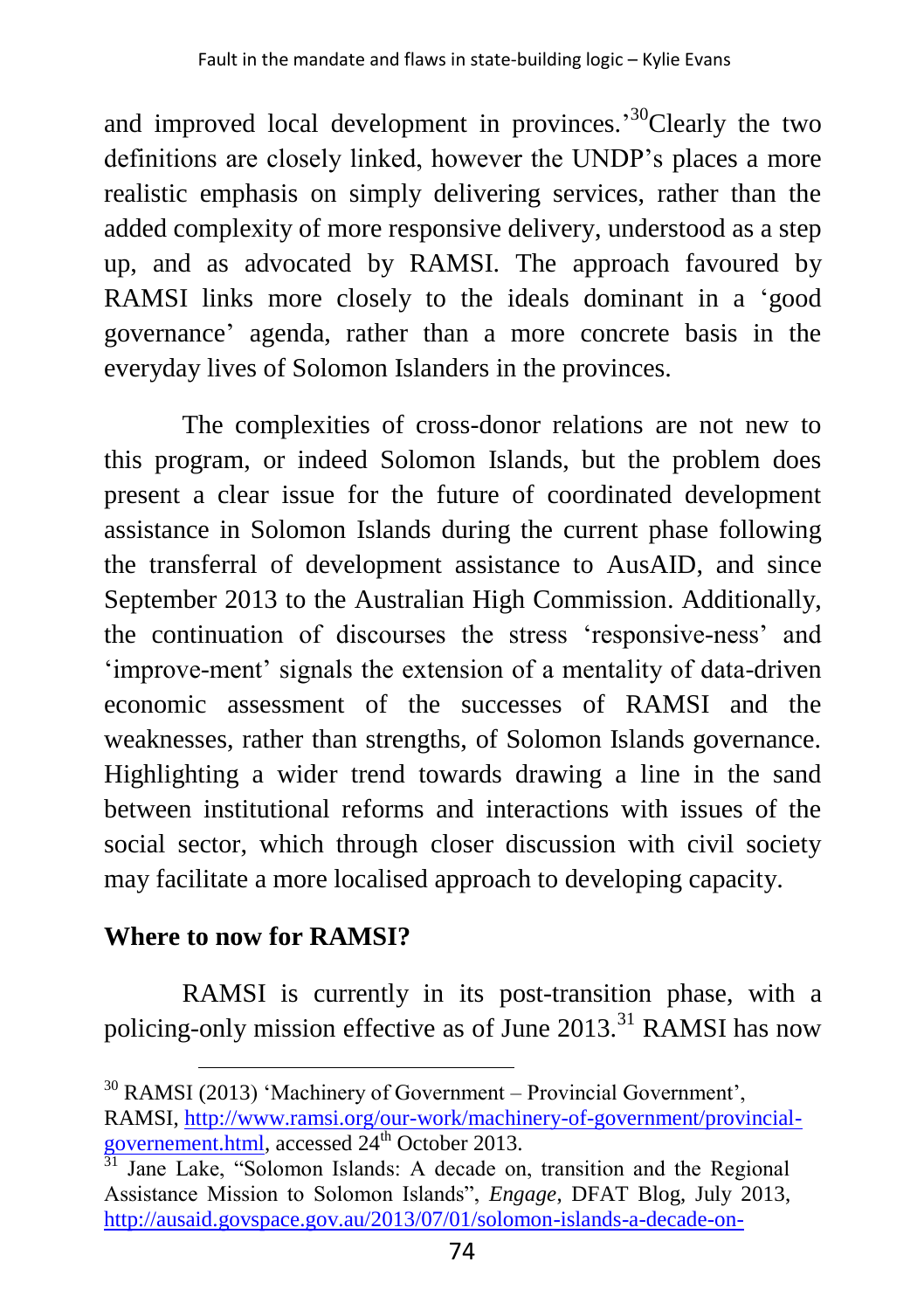transitioned, not finished, its capacity development role in Solomon Islands government, and has moved away from the RAMSI model of in-line positions towards a more traditional development model of advisors in government ministries. As the argument goes, RAMSI is no longer needed in this area and the work can be supervised by an aid agency as the Solomon Islands state is now within the boundaries of assistance facilitated through traditional aid models. Unquestionably this should not lead to the conclusion the state is out of the metaphorical woods, rather is now at the stage of a 'normal' developing state. RAMSI is now a policing-only mission and will remain in Solomon Islands for the next four years. The newest Special Coordinator Justine Braithwaite expanded upon the current priorities of RAMSI recently by stating 'what we are trying to do through the drawdown strategy and our capacity development plan is put in place workable solutions for the Royal Solomon Islands Police Force that they will be able to maintain and manage after RAMSI leaves.<sup>32</sup>Further, there will also be an increased focus upon the entrenched family and gender-based violence (GBV) against women. It would seem RAMSI has left engagement with issues of the social sector of governance until last. This issue has a considerable history in the country. Along with logging and land tenure, GBV was an issue which, until the past 18 months, RAMSI had regarded as being too culturally sensitive. In this instance it sees quite possible there are two separate definitions of security used to assess the successes of RAMSI. The mandate of RAMSI is based on state security, with the core concern being the safety of the region and the continued

[transition-and-the-regional-assistance-mission-to-solomon-islands-ramsi/,](http://ausaid.govspace.gov.au/2013/07/01/solomon-islands-a-decade-on-transition-and-the-regional-assistance-mission-to-solomon-islands-ramsi/) date of access 16/7/2014.

<sup>&</sup>lt;sup>32</sup> Radio Australia, "New RAMSI special coordinator outlines priorities for Solomons",  $25<sup>th</sup>$  November 2013, [http://www.abc.net.au/news/2013-11-](http://www.abc.net.au/news/2013-11-15/new-ramsi-special-coordinator-begins-role/5095674) [15/new-ramsi-special-coordinator-begins-role/5095674,](http://www.abc.net.au/news/2013-11-15/new-ramsi-special-coordinator-begins-role/5095674) date of access 2nd December 2013.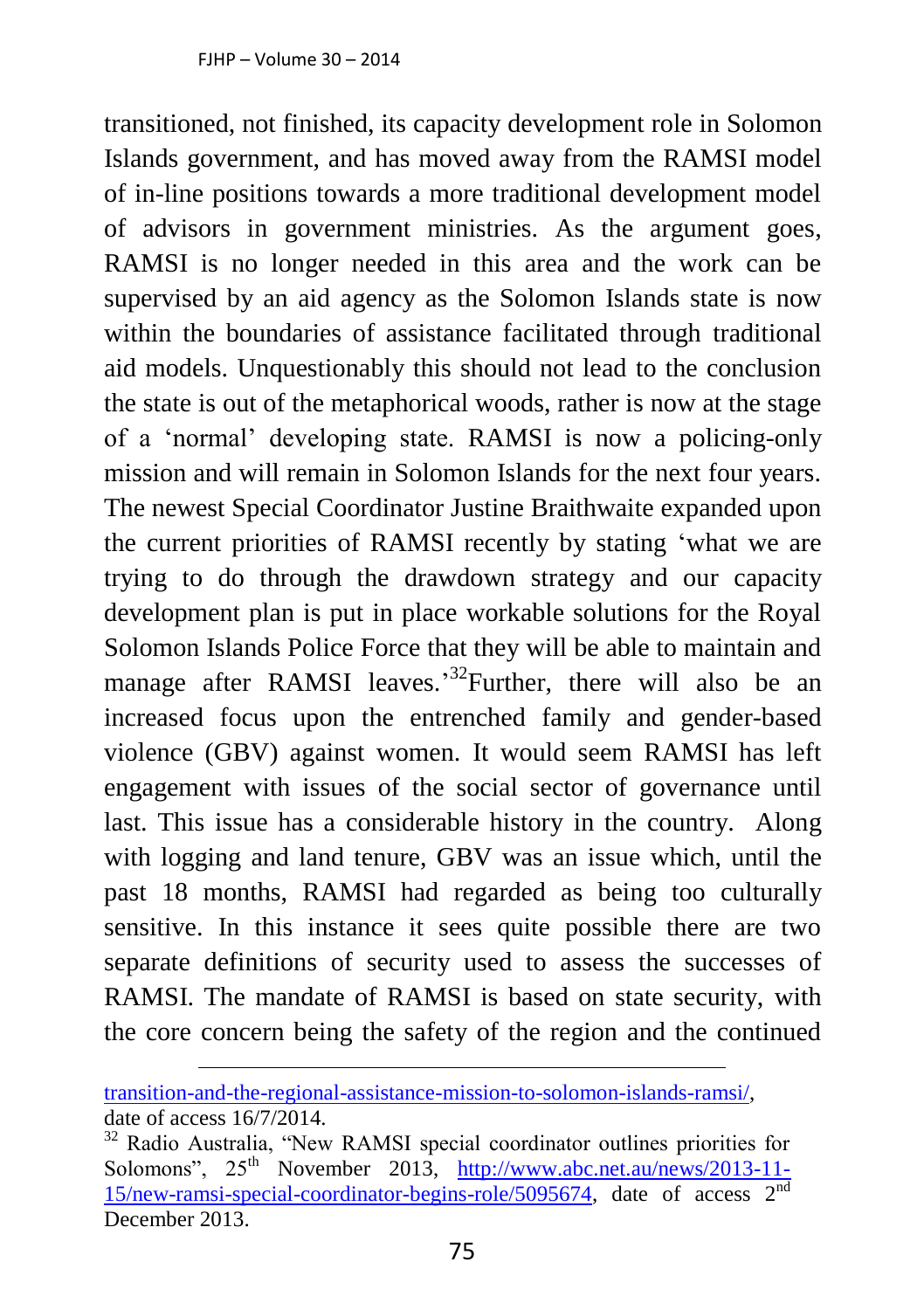viability of the Solomon Islands state. Warding against the disintegration of state boundaries and significantly, avoiding potential 'petri-dishes' for terrorism that Wainwright warned of in the ASPI report of  $2003<sup>33</sup>$  There is another definition of security, human security, which concerns itself less crucially with the state and more with the humans living within the state.<sup>34</sup>As Axworthy states 'human security today puts people first and recognizes that their safety is integral to the promotion and maintenance of international peace and security. The security of states is essential, but not sufficient.<sup>35</sup>Utilising this definition of security the concerns of GBV and the social sector are of vital importance to developing the security of the citizens, and state, of Solomon Islands.

The issues of land and logging are areas wherein RAMSI has stated it would not interfere with current provisions beyond the assisting with administrative-based assistance. However, the close relationship that exists between GBV and law and order issues, which have been firmly inside the boundaries of RAMSI's mandate, makes the problem of violence against women much more difficult to ignore. The rationale behind culturally sensitive issues being either left until last or avoided by RAMSI lies, critically, in the formation and construction of its mandate. The mandate of RAMSI sought to assist in areas understood to have contributed to degeneration of state security and governance, linking back to the wider Australian imperative of maintaining regional security.

<sup>33</sup> Elsina Wainwright, *Our Failing Neighbour Australia and the future of Solomon Islands*, ASPI, 2003, Sydney.

<sup>&</sup>lt;sup>34</sup> See Lloyd Axworthy, "Human Security and Global Governance: Putting People First", Global Insights, *Global Governance*, 7(2001), p. 19-23. <sup>35</sup> Ibid, p. 19.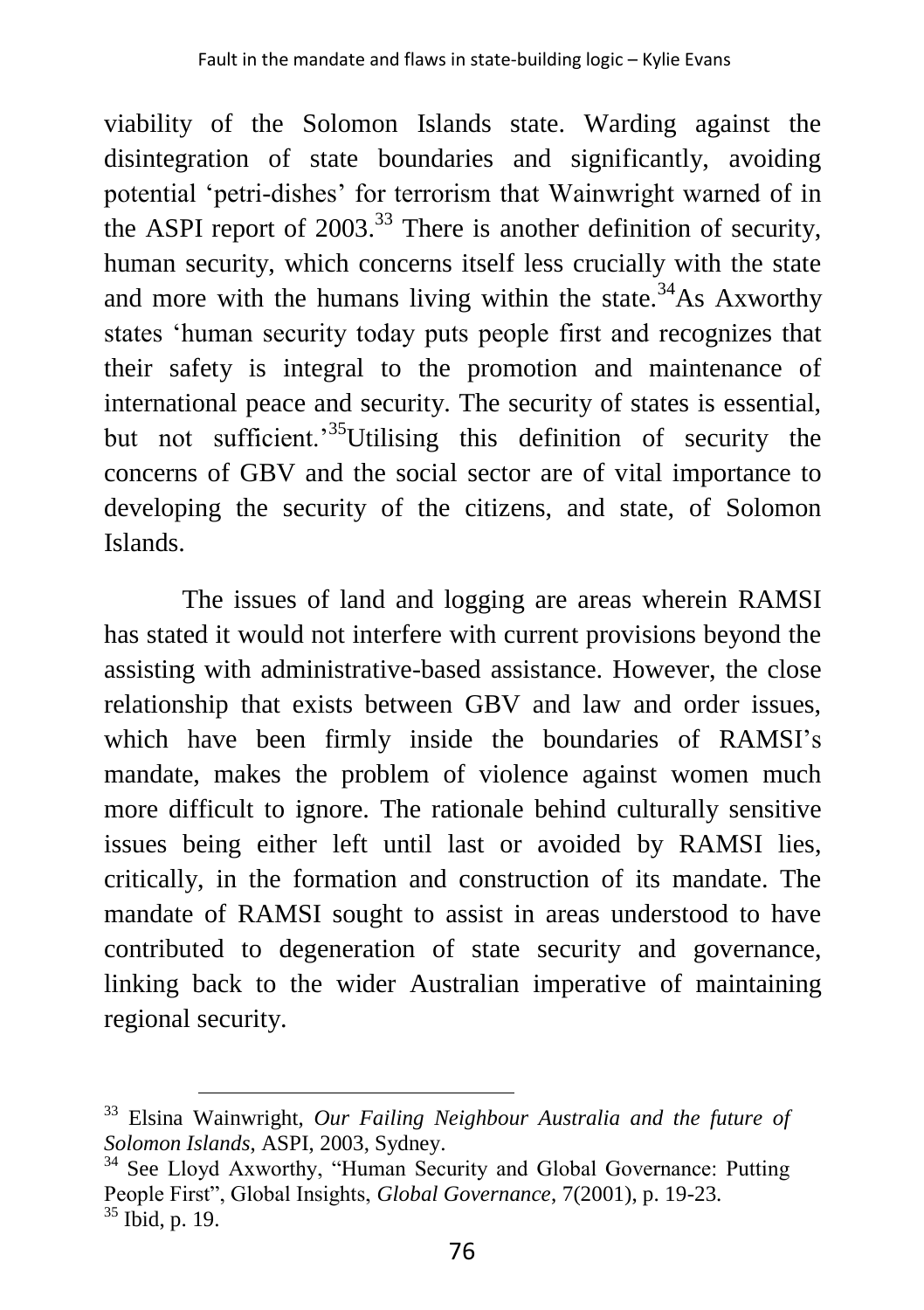The approach adopted by creators of RAMSI privileged a foreign security-driven perspective, avoiding issues more closely linked to broader ideals of human rights that tend to be reflected by traditional aid programs. RAMSI's construction drew on a security framework, seeking to isolate the state as weakened, and therefore in need of governance and law and order reform. This initial diagnosis or characterisation led to a program that looked quite deeply into the surface areas of concern, but shied away from looking at deeper issues that were potentially more related to the historical and cultural development of the state during the stages of colonisation and de-colonisation. <sup>36</sup> By firmly establishing a framework that prioritised the machinery of the state—specifically areas of government bureaucracy—rather than a more targeted response to community issues, RAMSI has prioritised the development of a more urbanised state with more resources centralised in Honiara. This concentration is problematic as many Solomon Islanders continue to live outside of Honiara and provincial capitals, potentially feeding into long-standing resentments of inequitable resource distribution. $37$ 

The purpose of RAMSI was to provide stability for the region and state-wide governance reform. The assumption in this context is thoroughly western, and the framework is based on the good governance agenda and western ideals of state development, which themselves evolved only slowly in the West

<sup>36</sup> Sinclair Dinnen, "Winners and Losers: Politics and Disorder in the Solomon Islands 2000-2002", *Journal of Pacific History*, 3(37), 2002, p. 285-298.

<sup>37</sup> Tarcisius Kabutaulaka, 'Rumble in the Jungle: land, culture and (un)sustainable logging in Solomon Islands', in *Culture and Sustainable Development in the Pacific*, edited by Antony Hopper, (2000), p. 88-97, National Centre for Development Studies, Australian National University, Canberra.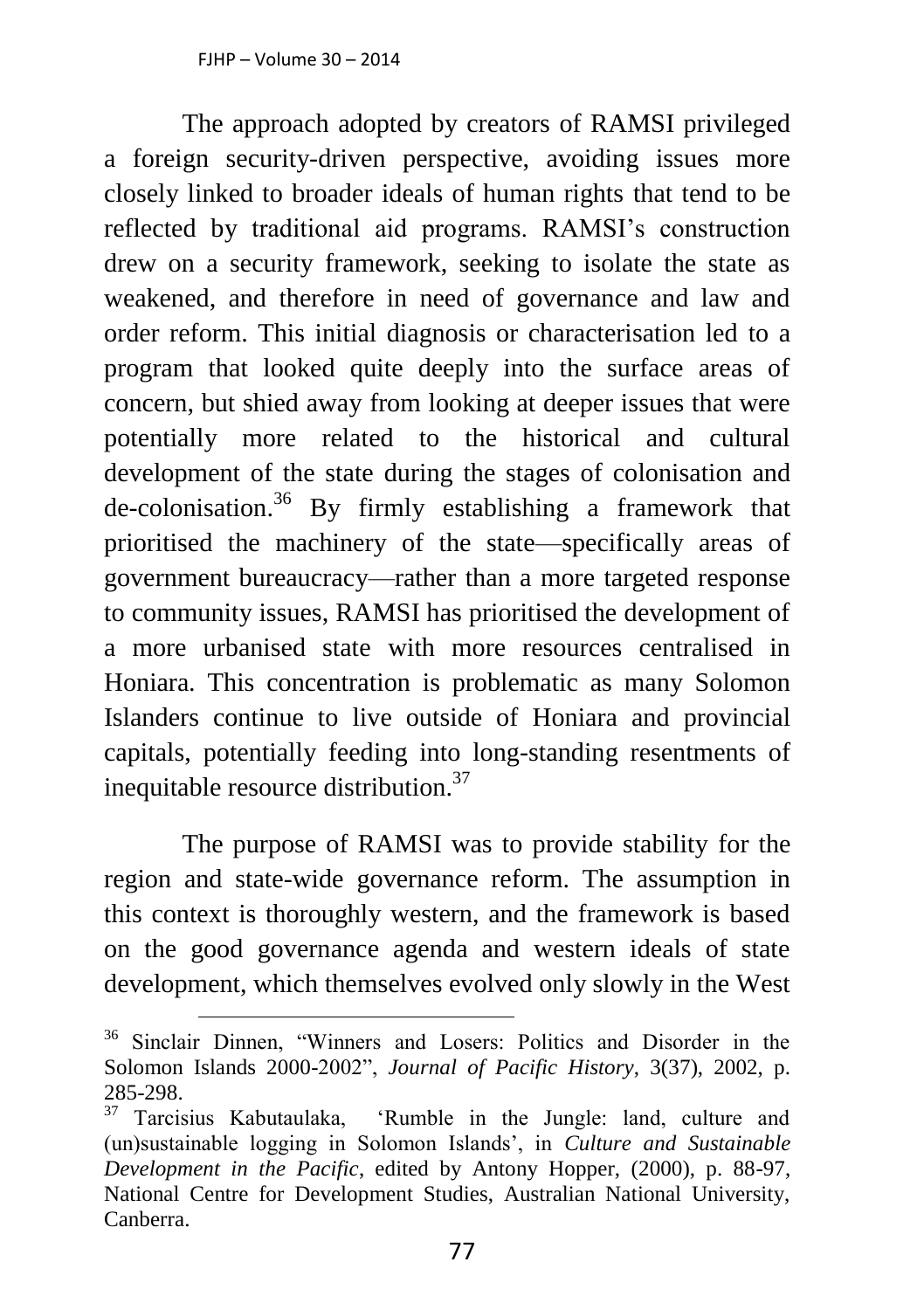and with many hurdles. In the western or developed state context, state development assumes a certain prioritisation of society and a clear relationship between public life and private life, which itself draws on a division and segregation of the two opposing roles. Without this separation, there is no transparency or accountability for the ideals of good, responsible or effective governance to be built. RAMSI's approach is built upon the 'good governance' agenda centralising transparency, accountability and natural justice. Hence, there is a base contradiction in mandate.

In Solomon Islands, and to a certain extent the wider Pacific region, this separation of public and private is much less certain, and so the social boundaries which inform decisionmaking remain closely linked to *kastom*. This term that can, in rather simplistic terms, be explained as a historical system of community ties that bond and simultaneously separate the people of the state from one another.<sup>38</sup> The characterisation of RAMSI as a program seeking to build capacity and ensure longterm stability relies upon achievements in its mandate, and is required to ensure a consistent direction for the intervention. The strategy provided by RAMSI's mandate demonstrates a minimalist approach to inclusion of the complex web of social interactions that exists inside the state. The division of the political from the social, which seems to have been the intent, promotes a detached western approach to aid and development assistance. Although many of the programs have been implemented with greater consultation and in-line personnel are

<sup>38</sup> See Narokobi, Bernard, Narokobi, *The Melanesian Way*, Port Moresby PNG, Institute of Papua New Guinea Studies, (1980), Roger Keesing, "Tuesday's Chiefs Revisited", in *Chiefs Today: Traditional Pacific Leadership and the Postcolonial State*, edited by White, G. & Lindstrom, L., (1997), Stanford University Press, Stanford.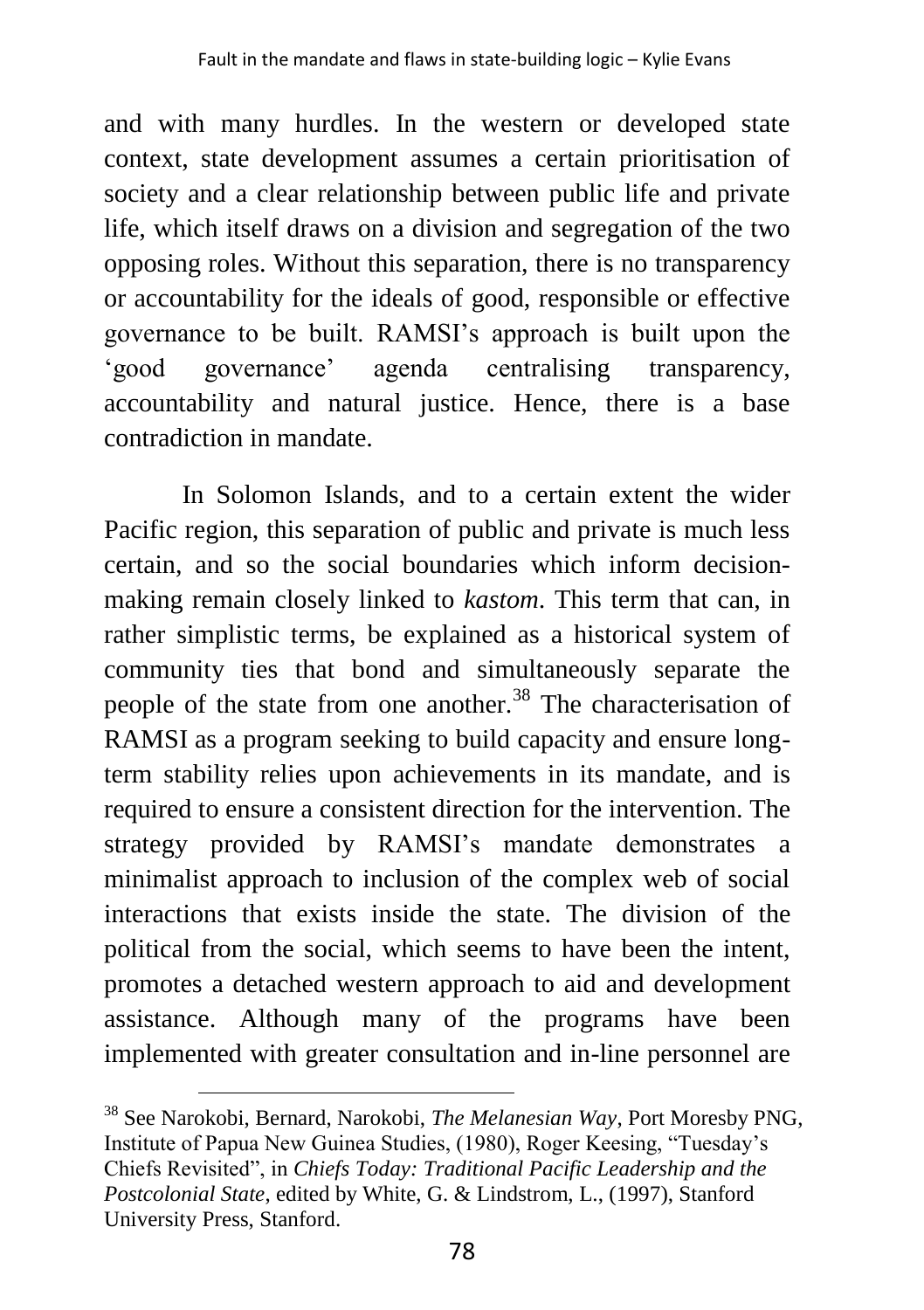$\overline{a}$ 

briefed regarding the causes of the conflict and cultural history of the state, the key issue for Solomon Islands' long term stability lies in the relationship between the modes of development and traditional structures of authority and kinship.

The interwoven nature of kastom and wantokism $39$  sit in opposition to the liberal development model that prioritises the clear separation of culture and state. Kastom should not be viewed as something that will be outgrown, rather as a way of viewing the world which is rooted in the practices and institutions of government. RAMSI's programs can consequently never be extracted from the social aspects of the society of Solomon Islands, nor value-free or neutral as is emphasised in western states as the goal for state success. In the lived social reality of Solomon Islands society this clear division is much more complex, with a social reality that includes many extended family obligations. Increasingly as rapid urbanisation continues with the movement of the younger generation into Honiara and provincial centres, away from village subsistence lifestyles, many of the previous wantok relationships are forming new boundaries, extending from one of village life to a security net in the urban setting. This evolution does not necessarily dissolve wantok relationships, rather it creates new relationships and obligations for those in higher positions of power to provide for their kin-group members.

 $39$  Defined by Gordon Nanau (2011) as "a setting demanding a network of cooperation, caring, and reciprocal support, and a shared attachment to *kastom* and locality. It consists of a web of relationships, norms and codes of behaviour which we will refer to as *kastom*." For more information see Nanau G. L. (2011) 'The Wantok system as a socio-economic political network in Melanesia', *Omnes: The Journal of Multicultural Society*, 2(1)p. 31-55, Paolo de Renzio, "Women and Wantoks: Social Capital and Group behaviour in Papua New Guinea", *Group Behaviour and Development*, (1999), The United Nations University, Helsinki.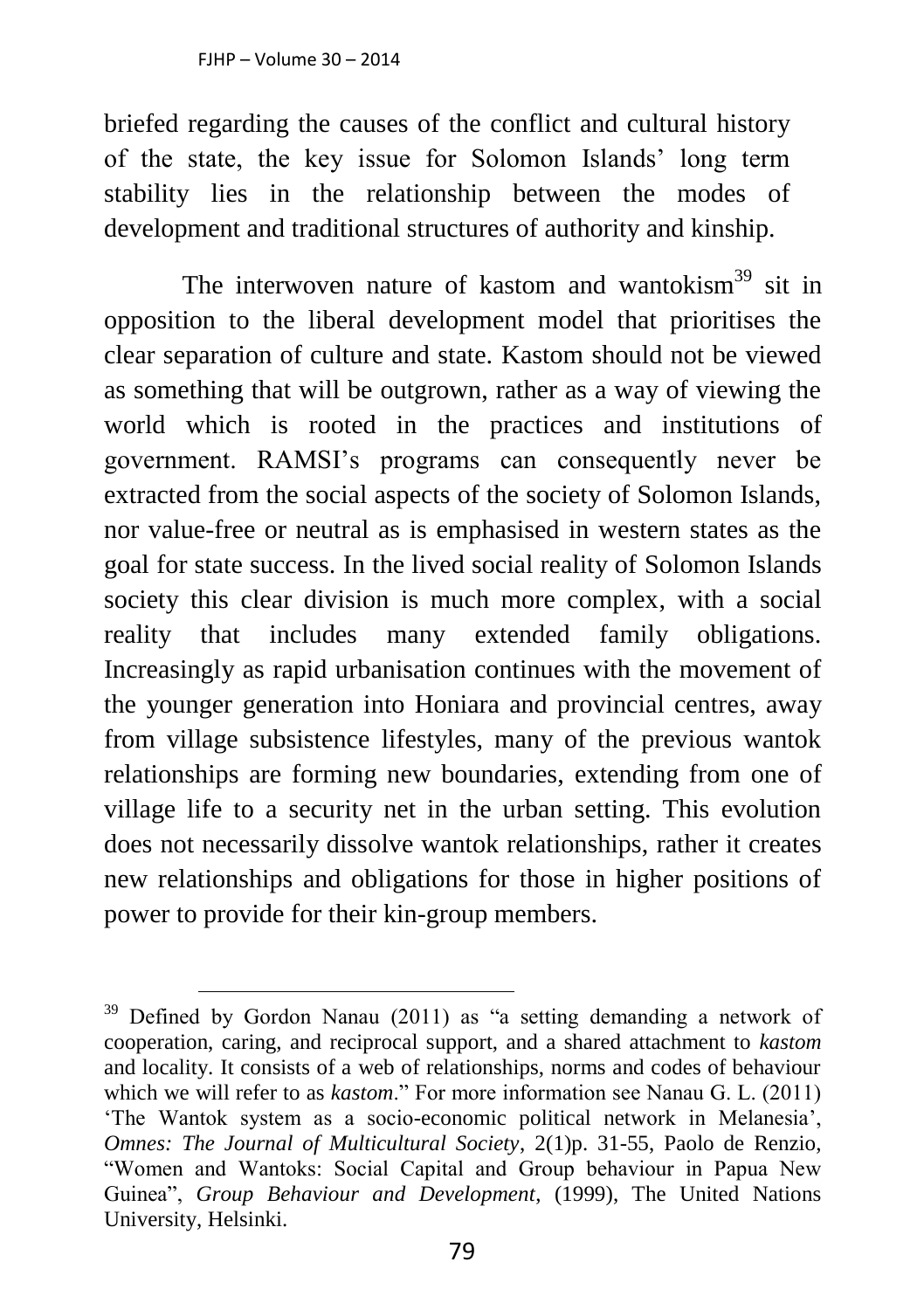This expectation is problematic in a number of ways for Honiara residents. Firstly, for those that are already living in settlements around Honiara the expectation of assistance adds to the number of people living in poorly serviced settlements beyond Honiara's boundaries. Rapid urbanisation is a problem in many developing states in terms of the provision of basic services; for RAMSI this problem was not prioritized, possibly as it was considered not to have significantly affected the degeneration into lawlessness. This is a problem, as not only is land central to any understanding of life in Solomon Islands, but also the lack of services available at these settlements adds to the sentiment that resources are not fairly distributed and the stratification of society is extended. Further, without adequate distribution of resources greater emphasis is placed on informal means of gaining resources, these obligations are translated onto Honiara's residents that occupy positions of power, and they have, in the past, led to inappropriate uses of power and systemic corruption in government bureaucracy. The programs implemented by RAMSI have built up the power and competency of government staff and have provided law and order for the state. Overall they have improved the effective governance of the state. The assumption of the binary of the public and private roles of people is however flawed as the social boundaries and wantok system that forms the cultural and historical fabric of Solomon Islands society is inherently dissimilar to the western or Australian model. Such a transition took over a thousand years to develop in the West. Is it fair to require this large step in a single generation? Or further, to assume Solomon Islanders wish to relinquish their communal values and adopt a western individualist model? The answer must unequivocally be no. The result of this public-private separation is understood as corruption, and the social ties that tend to accentuate it in Solomon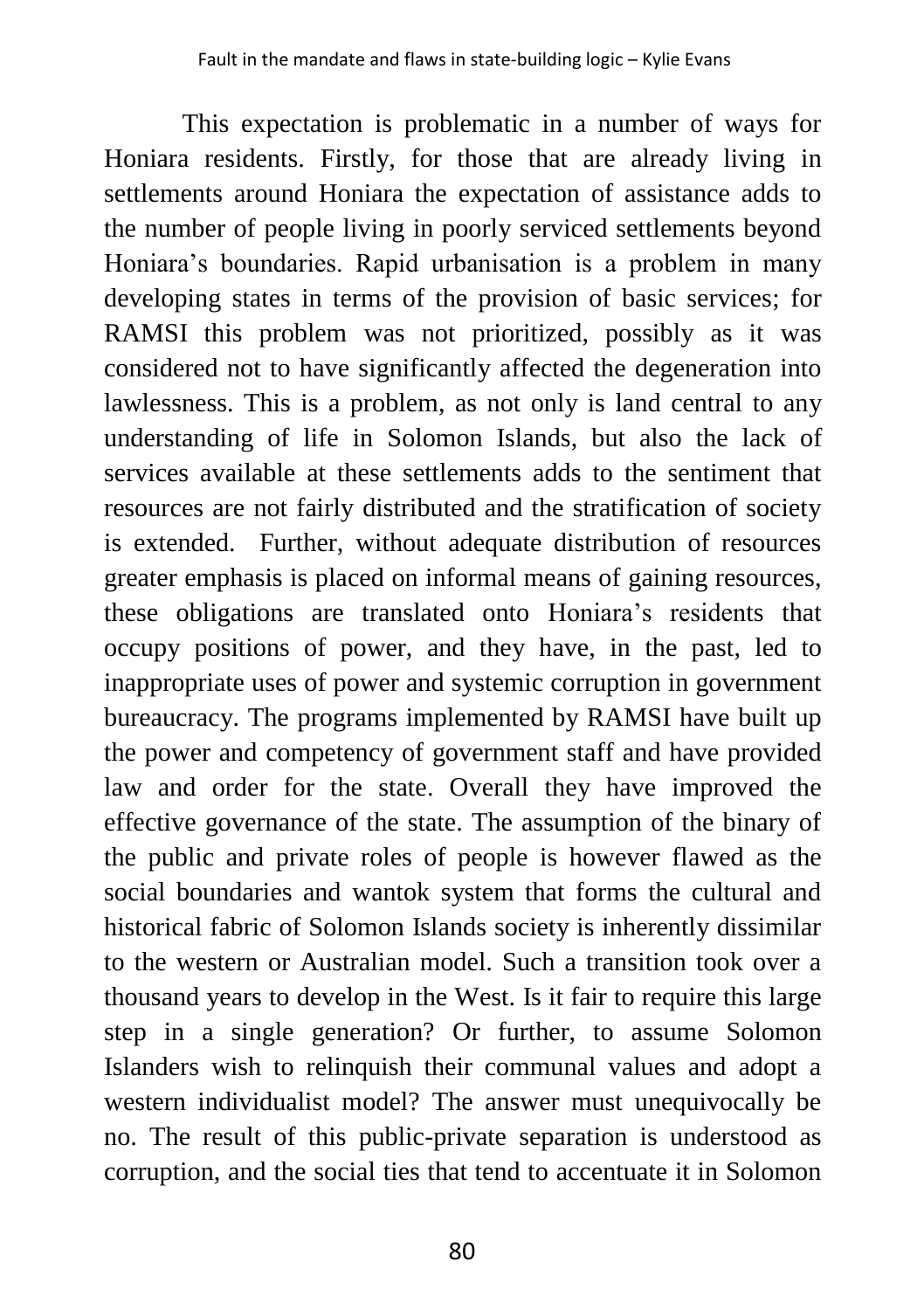Islands have not been removed with the institutional rebuilding facilitated by RAMSI.

#### **Conclusions**

The Regional Assistance Mission to Solomon Islands is premised upon the need to ensure security and stability for Australia's 'Near Abroad', and it represents an intervention that led to a backflip in Australia's foreign policy position. The first year of the intervention was hailed as a potential lesson for future stability missions, however only three years later in 2006, Solomon Islands experienced a large riot, allegedly linked to the continuing presence of corruption in government institutions and continuing problems regarding the role of government officials. This riot was a lesson for RAMSI planners that transition out of the state would need to be gradual. The riots fanned a political firestorm, signalling there were many issues that remained unresolved. The fact the 2006 riot occurred after the heavy initial focus on law and order would ensure the focus of RAMSI, for the time being, remained on stabilisation and security, with social issues of significance such as land ownership and GBV minimised. RAMSI's attempt to transition out of Solomon Islands has meant a return to a more traditional bilateral aid relationship with Australia, handing back authority for in-line government positions to local counterparts, which have been 'trained' regarding the appropriate nature of their roles. The mission is now a police-only mission, with the added priorities of women's issues such as GBV, both matters linked to capacity development of the RSIPF.

The RAMSI mission (and arguably the western model of aid delivery) facilitates an approach that centralises governance. It imitates, or at least closely follows, the structure of developed states. The application of such a model in Solomon Islands is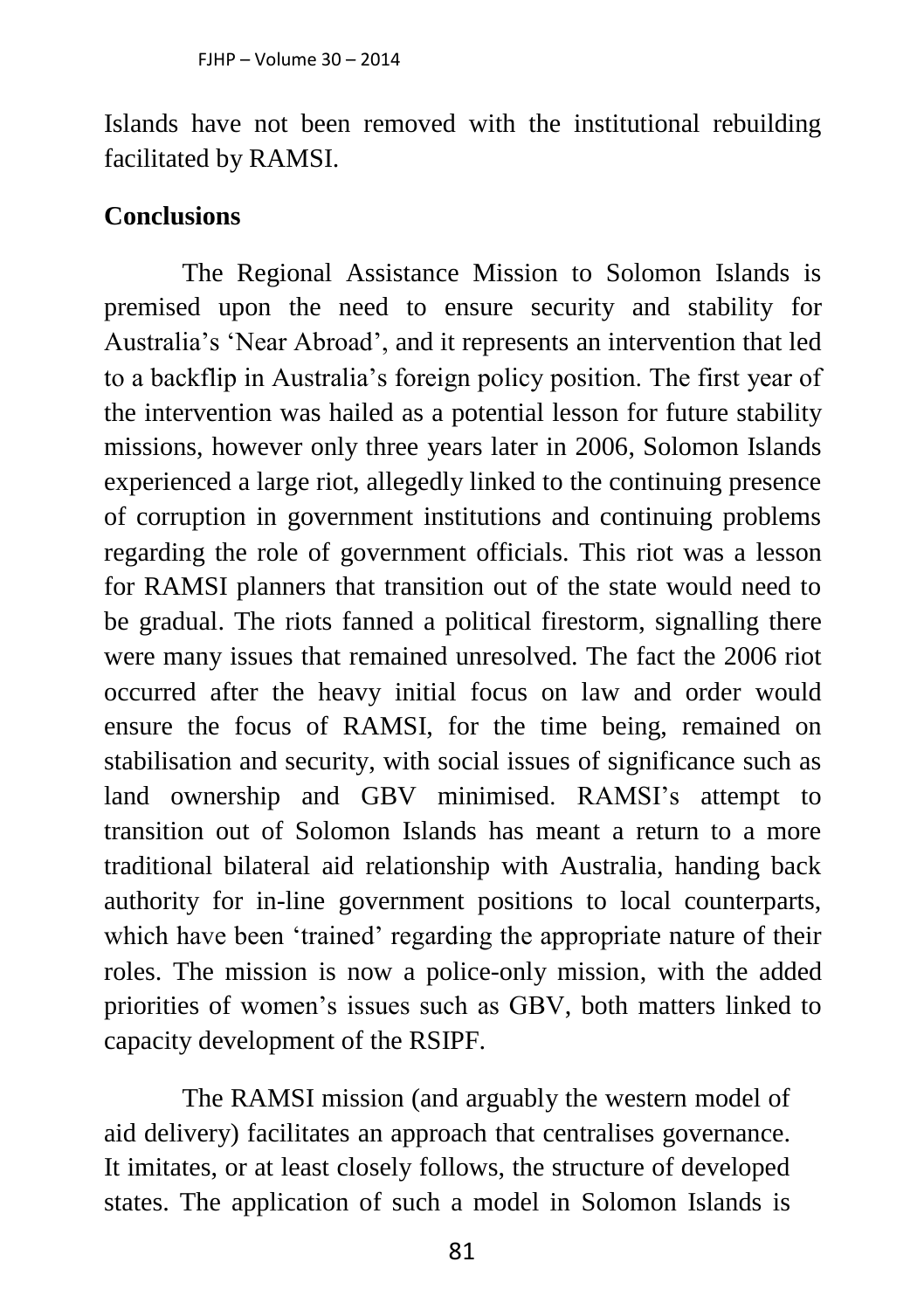based on flawed assumptions as the state is only one source of authority, not *the* source. Kastom continues to play a strong role in people's lives through the predominance of reciprocal obligations in the wider-community setting. The construction and characterisation of RAMSI's mandate fits with the best practice model of good governance through prioritising transparency and accountability through institutional rebuilding, promoting natural justice in the judiciary and beginning a generational shift in dealing with the problem of corruption. Yet it has not engaged with many of the issues considered too sensitive, or beyond the remit of a state-building intervention that are actually integral to the long-term feasibility and selfsustainability of the systems being implemented. Through avoiding so-called 'social issues' or culturally sensitive issues, the mandate fails to engage with the daily practicalities of Solomon Islands citizens, broadening the existing gap between the activities and actions of the centralised state and the lives of its people.

As for the lessons from RAMSI for future interventions, the most potent one should be to begin with a clear precise mandate, which recognises the interactivity of developing states and the difficulty of transitioning between subsistence lifestyles and the urban cash-based economy. By focussing too heavily on the necessity for transparent institutions and economic growth there can be a tendency to avoid basic human rights which affect the daily lives of the state's citizens.